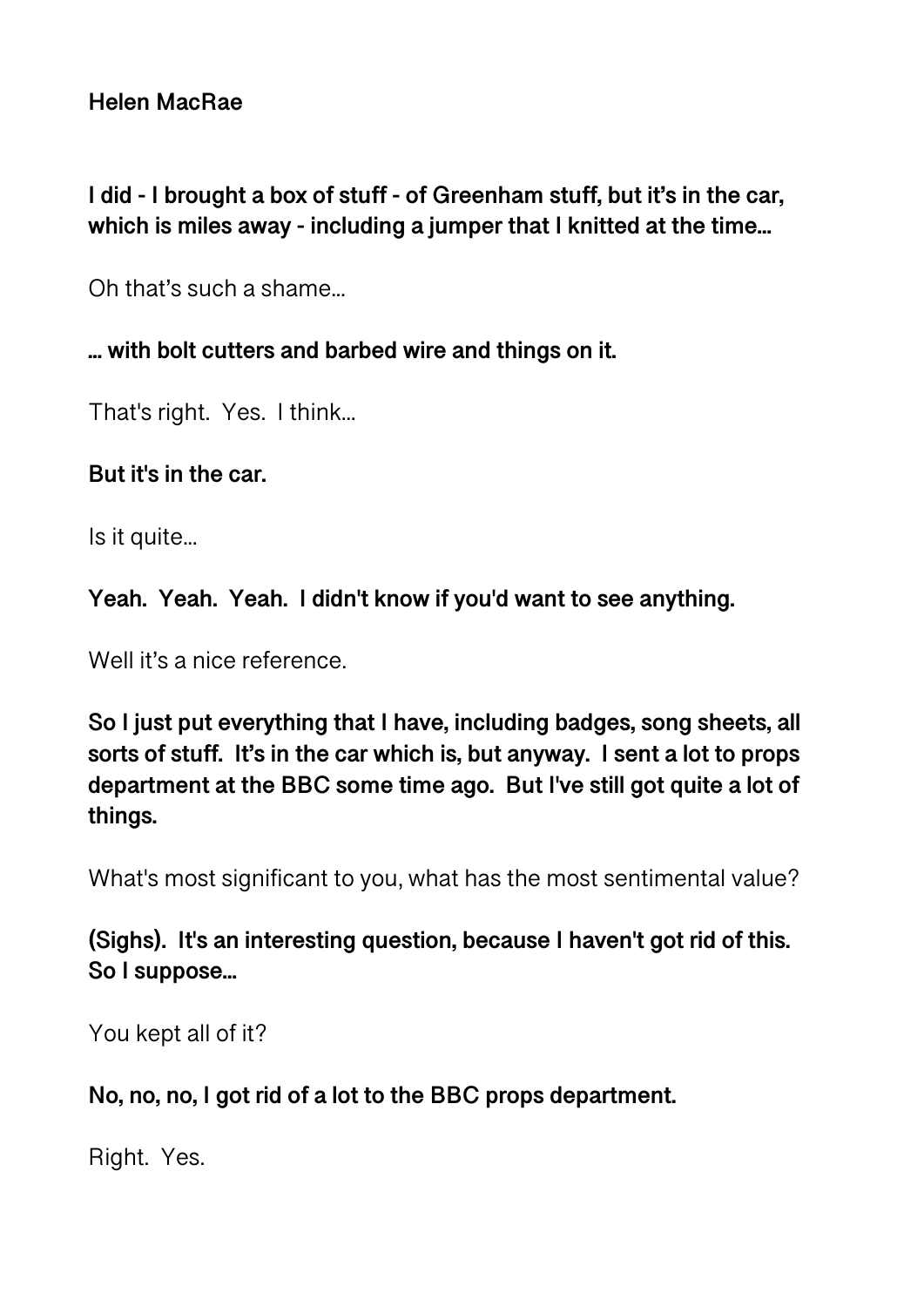**When I moved back in the '80s, I moved house.** 

So you gave it away then?

## **Yeah, yeah, yeah, posters and things. Bigger stuff.**

Okay.

## **And photographs and T shirts and badges. I don't know, I don't know what's most significant. It's hard to say.**

Well, I guess if you thought it was significant enough to send it, because you thought quite specifically for the props department...

**Oh no, I knew somebody and they wanted certain things that I had for something - I can't even remember what they were making. And she came and looked through it all, and said what she wanted.** 

Okay.

**So it's things like t shirts that I'd written on 'Smash the patriarchy', and stuff like that. And but, I haven't got that stuff anymore.** 

So it was some T shirts you gave away?

# **Yeah, badges.**

Yeah.

## **And photographs of women on the - at the Orange gate, at the encampment there.**

Is that where you were - the Orange Gate?

# **Well, I was really in London...**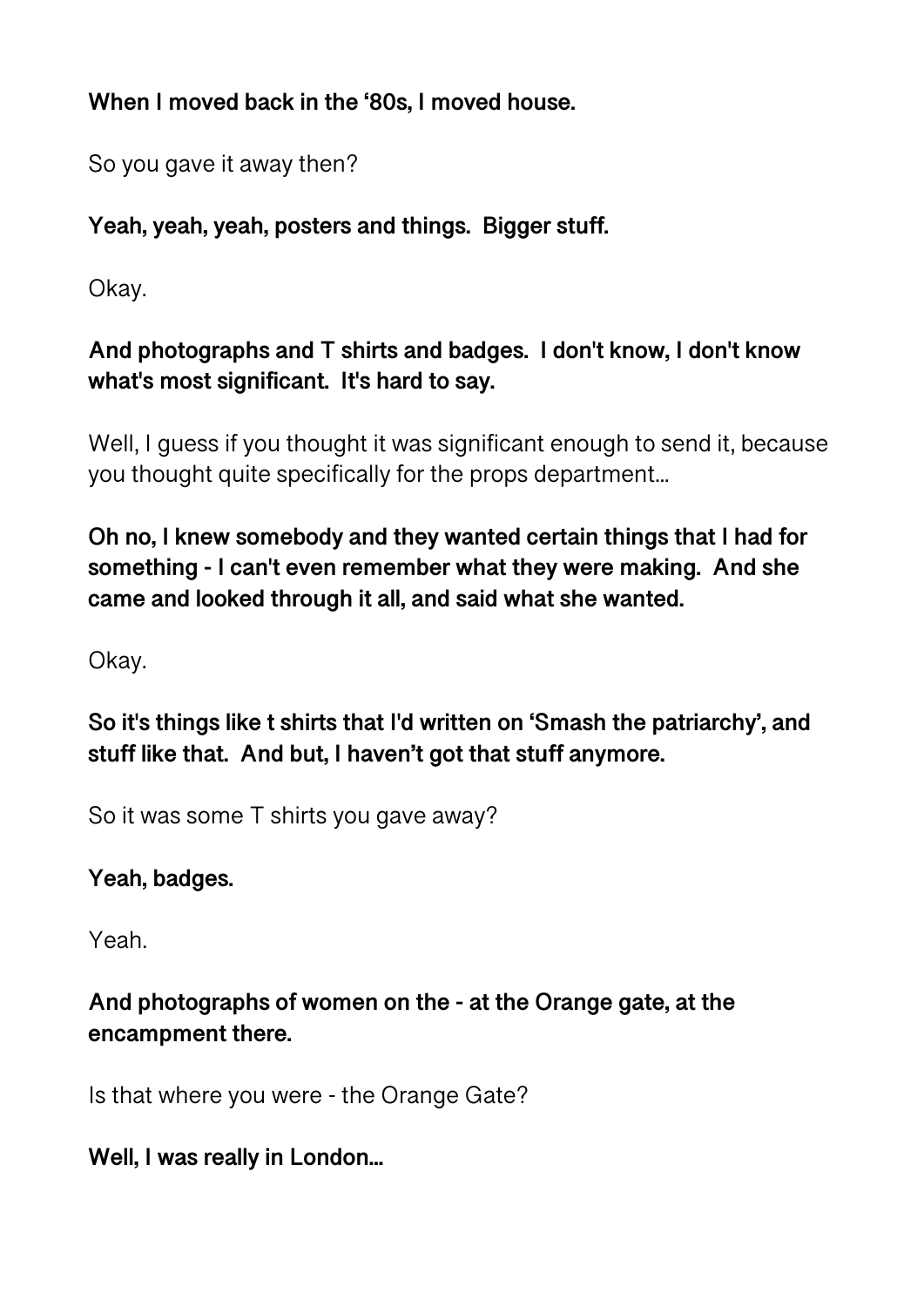Um hum. But the things you chose to keep, you said you kept the bolt cutters...

**No, no they were always confiscated. I didn't keep bolt cutters. I never got them back! (Laughs).** 

Okay.

**They were never returned. You know you got charged with criminal damage, but they didn't give you your bolt cutters back.** 

Because I did hear they ran out of - the local stores - ran out of bolt cutters because so many people were buying to replace.

## **Well, I lived in North London, we got a grant from the GLC, from the women's committee and we spend a lot of it on bolt cutters.**

Right.

**So we were quite a big group, a big support group um, called Camden Women Against Cruise. Which I co-founded with a friend after we did the encirclement of the base...** 

Is that where everyone is holding hands?

## **The December one.**

That's one that started by some people in Wales?

**Yeah.** 

Is that correct? And you took part in that as a group or as an individual?

**No, I went down with two friends. I went in my friends Volkswagen, and I just fell in love with the place, and the ideology. And when I got back to London where I lived - I was a single parent and I was living in flat in**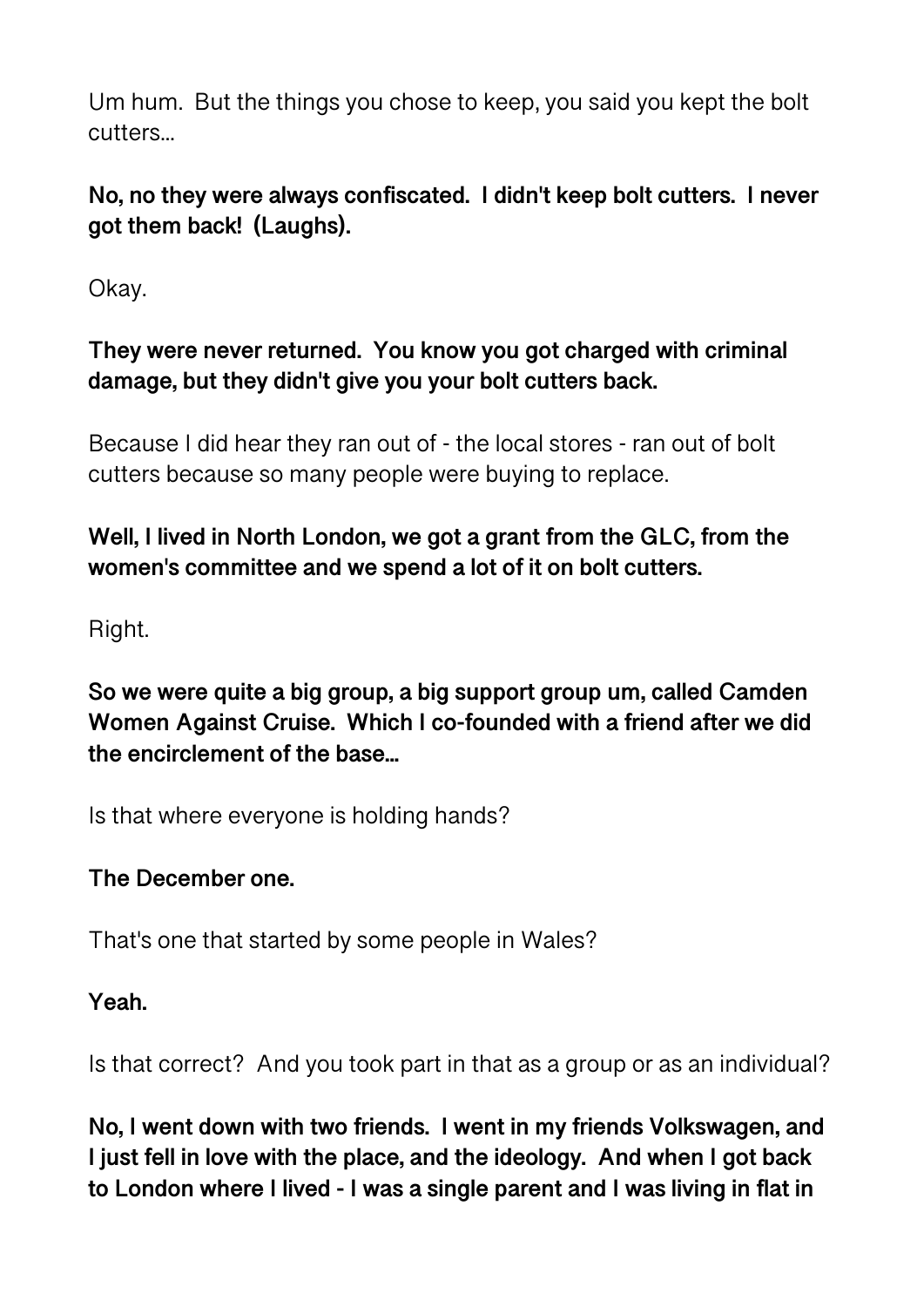**Chalk Farm. And I thought, I've got to do something to support these women. They've given everything up to come here, and live in these benders. And what they're doing is absolutely fantastic. At the time, we were being told um,Thatcher Reagan Alliance, we were being told that they would be able to fight a nuclear war in Europe. Um. There wasn't a deterrent these missiles - these were fighting weapons.** 

Yes, yes.

**We were being told this, and I remember getting back from that encirclement, and doing some ironing or something, listening to the radio and thinking I'm writing to the White House. I'm writing to Downing Street. This is ridiculous. And I wrote my letters and I thought, right, I'm going to do something here, because these women at Greenham common are amazing. Um, and they've given up so much to do this. So I went um, it was in the days when there were local women's centres. I lived in the London Borough of Camden, which was known as the Socialist Republic of Camden, at the time. And we had a women's centre in - it's called Kentish Town Women's Centre, which was just around the corner from me. So I went round there and talked to them, and asked if I could use their room as a meeting place. And as I was doing that, I met another woman called Pam Barker, and she said 'Oh, I've just had exactly the same idea', and booked the room for a meeting. Things took off so rapidly - I went home made some posters, well flyers - A5 flyers, went round, literally pasting them on lampposts and walls and fences in the area. Called a meeting. And as we were going around with my little A5 flyers, me and Pam, we kept seeing little notes left by two other women called Fern and Annie, who were saying 'Does anybody in this area want to do something about Greenham?' So we got in touch with them. And we had a meeting, and about 50 women came, and it was one of those moments when you just think the energy of women is so beautiful. We had youngsters, we had elderly people. We had a lady from the Regent's Park Estate, called Ros Walters, come up in a wheelchair with her grandchildren. You know, we had a really interesting turnout of women who were all of one mind - we have to do something, not just to support the women at Greenham, but because at**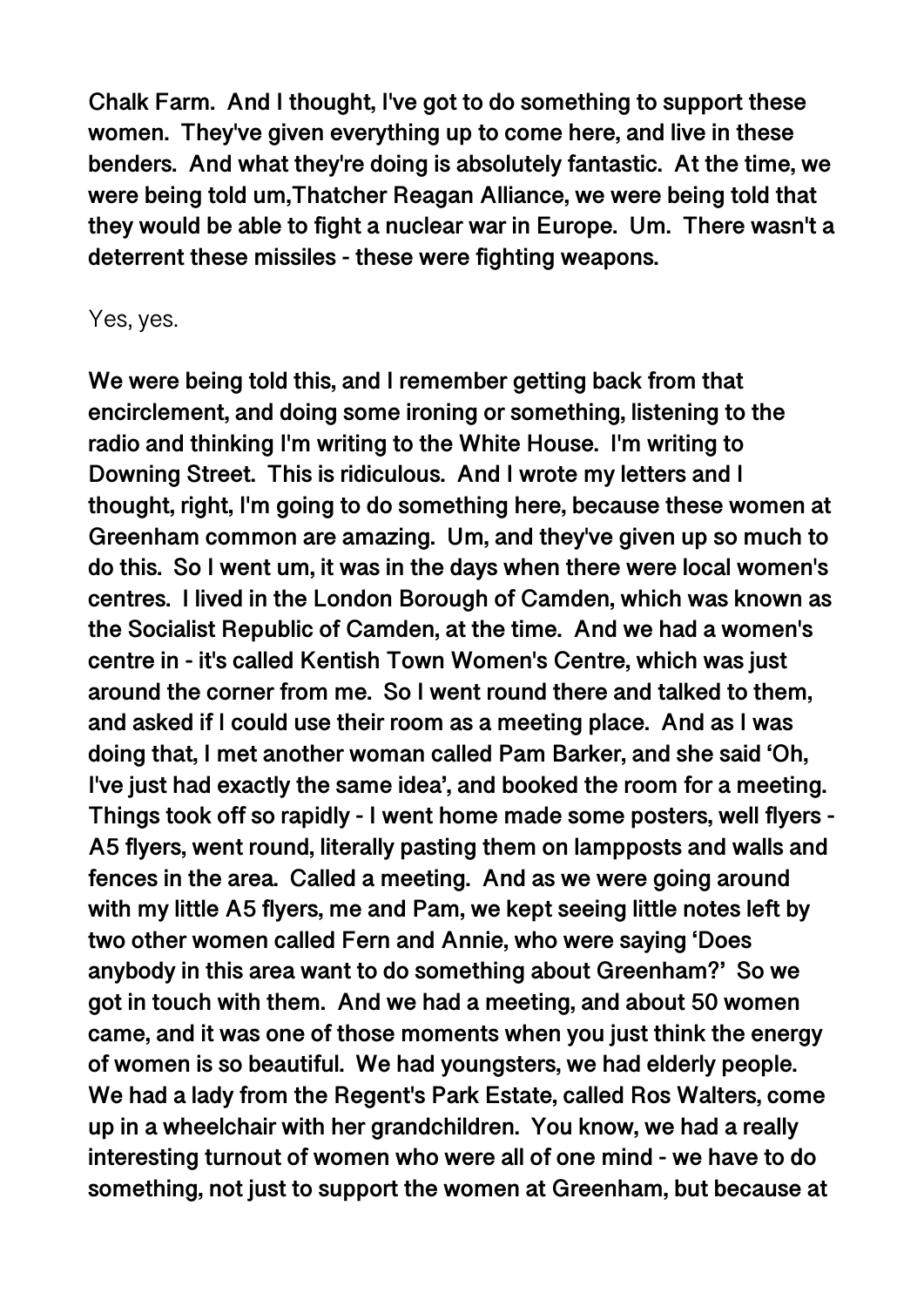**the time we felt we were literally fighting for peace for our lives. Given that Thatcher and Reagan think that they can use this common land to site these missiles and fight a war with them.** 

So the threat of war felt very, very real at that time?

#### **It did. The government had published silly little booklets called Protect and Survive. I don't know if you've seen them?**

Yes. Yeah.

**You know, and we were - it was in the news a lot. There was salt talks, which have failed, CND were there in the background, but not very prominent. But Greenham really brought it to the agenda and educated us, and we didn't know that there were one hundred and three Air Force bases. We didn't know that the British Isles were an aircraft carrier. And that all these weapons, mainly American Air Force bases on us. We didn't know these things. We didn't know there was one in Cornwall. We didn't know where they were. We didn't know even that nuclear waste was being transported on our local railway line. You know, in London there's overground as well as underground, and on the overground line where we lived, and many people had gardens and things backing onto it, nuclear waste was trundling around in the middle of the night. Um. Anyway, we started a group called Camden Women Against Cruise. And it was mainly me and Pam doing the heavy lifting for the group in a way. But we got an amazing kind of cross fertilisation of ideas from women - talent, had we had two photographers who were part of a group who did a lot of photography. Pam had art skills. She did a logo of like cutout dolls all holding hands. That was - dancing on the silos - that iconic photograph of those women holding hands. So she did a circle of cutouts. Like a paper chain. That was our logo. I've had not skills, I was a single mum and I was working for some people who did PR for publishing companies. So I knew about press releases. And I knew about contacting the media. And um, publicising events. So we all had different skills and different things to bring. And we just worked**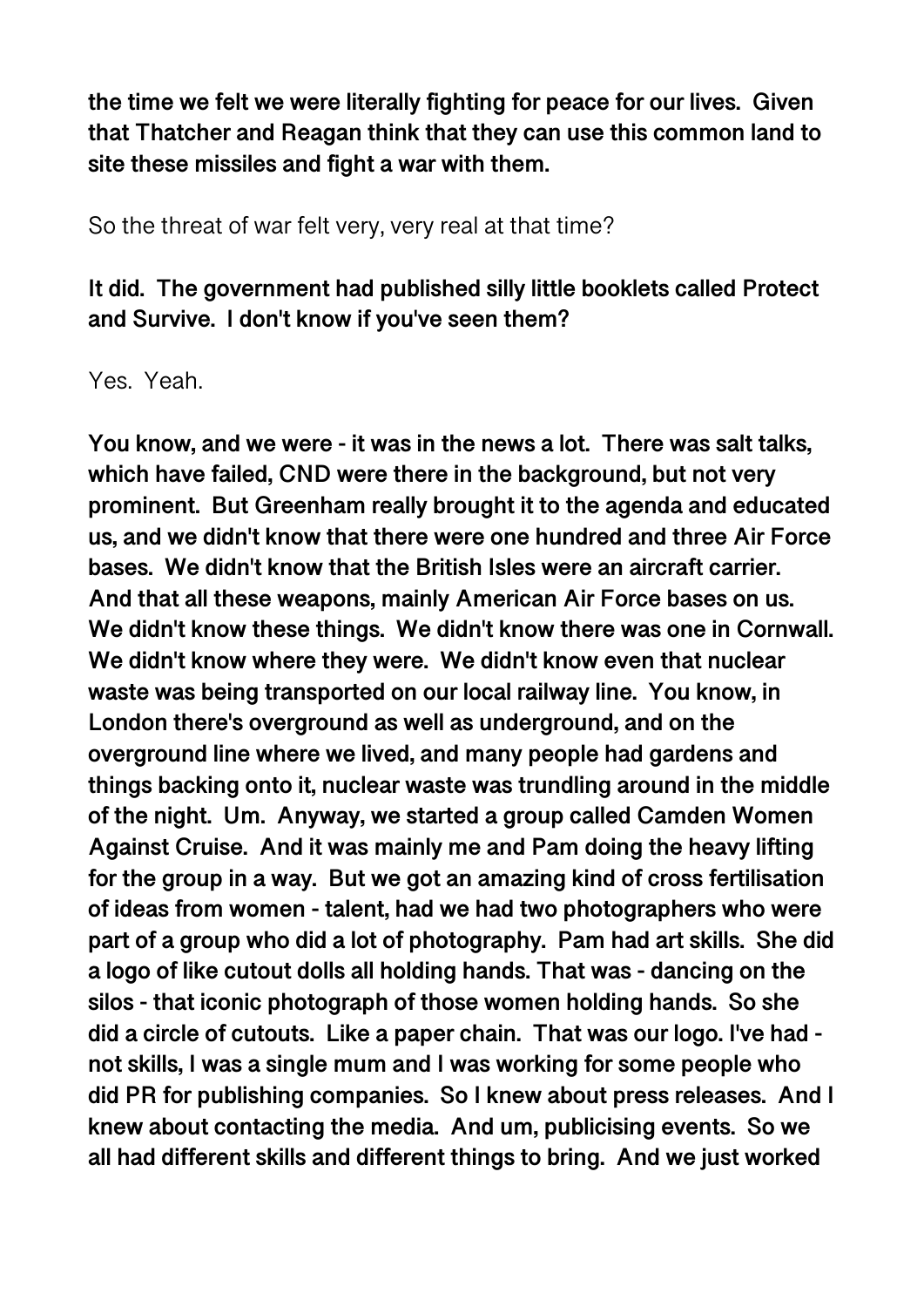**together as a collective so easily. There was no discussion, things just kind of fell into place. Yeah.** 

So that was from seeing the initial um, people who went from Wales and did the encirclement, um, tapped into thoughts that you already had, but really helped from then on it was a sort of consciousness, raising time learning about everything that was going on. And then you with friends, starting your end linking with others, and then it grew. That was in Camden. So where did it - when was that - what which year did that happen?

**Well, the encirclement, I think it was the December of '82. So then, after Christmas, sort of 5 weeks later, in the beginning of '83, we had this group. And it was a group of very powerful women, who were very motivated. A lot of us had children, though, we had the use of the Women's Centre, which had a big room, and a backroom where we could have a crèche - we had meetings every fortnight. We had some really nice men who um, looked after the children in the creche. They were a group called Crèches Against Sexism.** 

Okay.

**Particularly nice men. Declan is the one I mainly remember, a lovely man from Ireland um, who wanted to support women during this. Um. We had a newsletter. I mean, this all took off just...** 

The energy just took it?

**From nothing it just went. We had this newsletter, um, we got ourselves busy quickly picketing the Ministry of Defence. We did an action on the North London line publicising the nuclear waste transport that nobody knew about. We were up and down to Greenham like yo-yos at the weekend. We found we collected outside the Gandhi film, money for Greenham, you know, anything and everything that we could think of doing. And then, really within 5 months, we were a mighty little group, really. And we got onto the women's committee at the steering**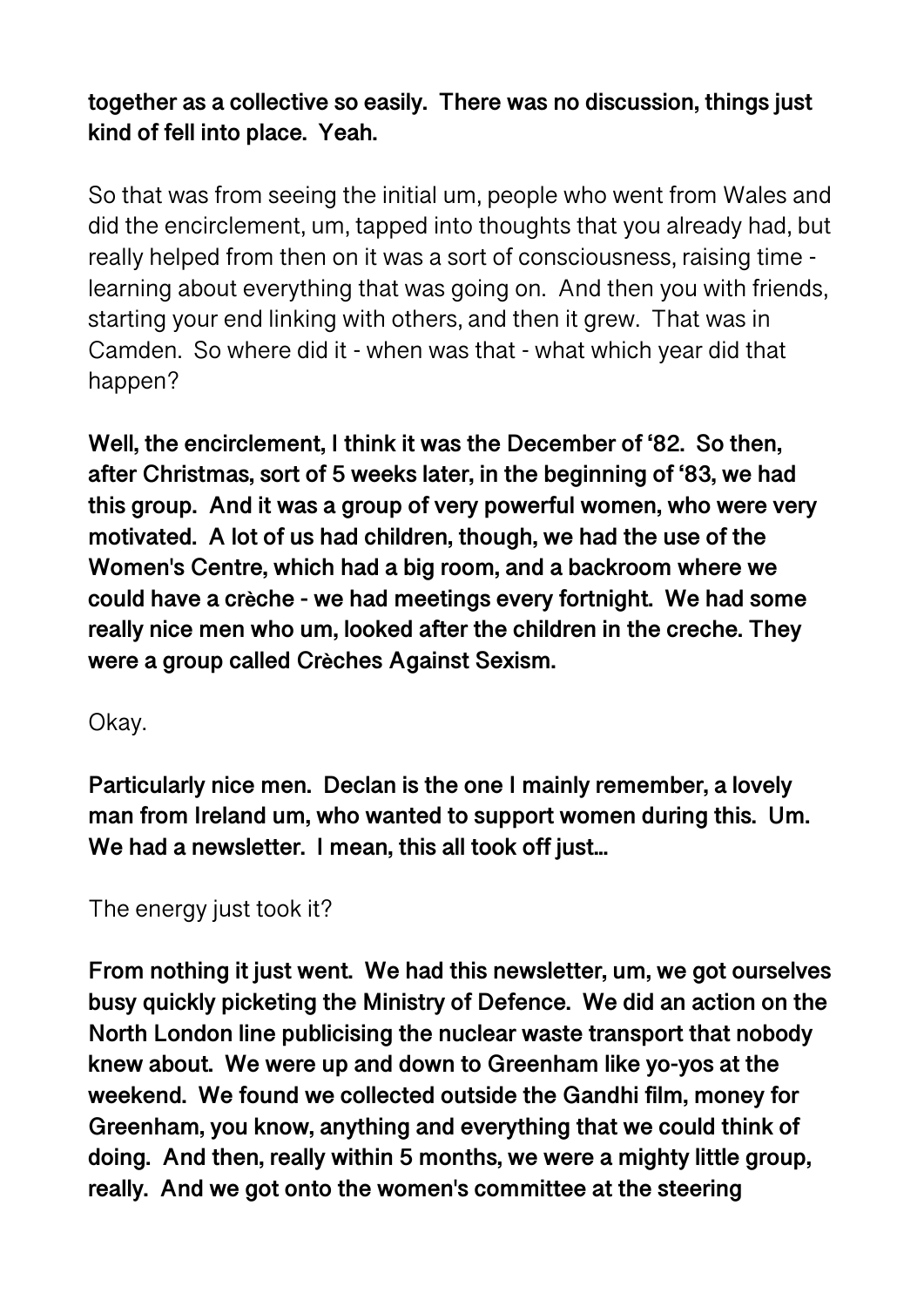**committee - I can't remember what it was called, I've still got loads of bumph from it - the GLC was run by Ken Livingstone and his deputy Illtyd Harrington. And they were a nuclear free zone. Camden was a nuclear free zone. There were many boroughs taking this stance. It didn't mean they could actually do anything, like stopping nuclear waste running through.** 

It was a declaration of their stand point, really?

**Yeah, yeah. Yeah. So um, we had - none of us really enjoyed going to these steering committees, but we would take it in turns. And I submitted a grant application. We asked for £1800. Because the photography people realised very quickly, there were videos at the time that we'd bought in Helen - Caldicott's video and other ones. And that if we had these videos, we could sort of show them in various places, put events on, but it meant borrowing a television and a VCR. We didn't have resources in those days, you know, where women who didn't even have phones, you know? Anyway, the GLC gave us £1000. They didn't give us the £1800, but that was an incredible amount, you know, as I say we spent a lot of it on bolt cutters, which they didn't seem to mind. I don't know, because in our sort of accounting and thank yous and things we put up, you know...** 

#### Bolt cutters?

**Yeah, here's the receipt from whatever DIY shops we'd been using. I can't remember exactly. And there was no - it was the only grant we got, but you know the following year we got a bus, we got a double decker bus from the GLC for...** 

#### What, on loan?

**Yeah, for the day, for Women's Disarmament Day. Yeah. And we took, we decorated the bus, we filled it with women. We went on a tour of our borough. We did a die-in in Camden Town, where we stopped the traffic for 4 minutes. And we had a lovely actress in the group - great**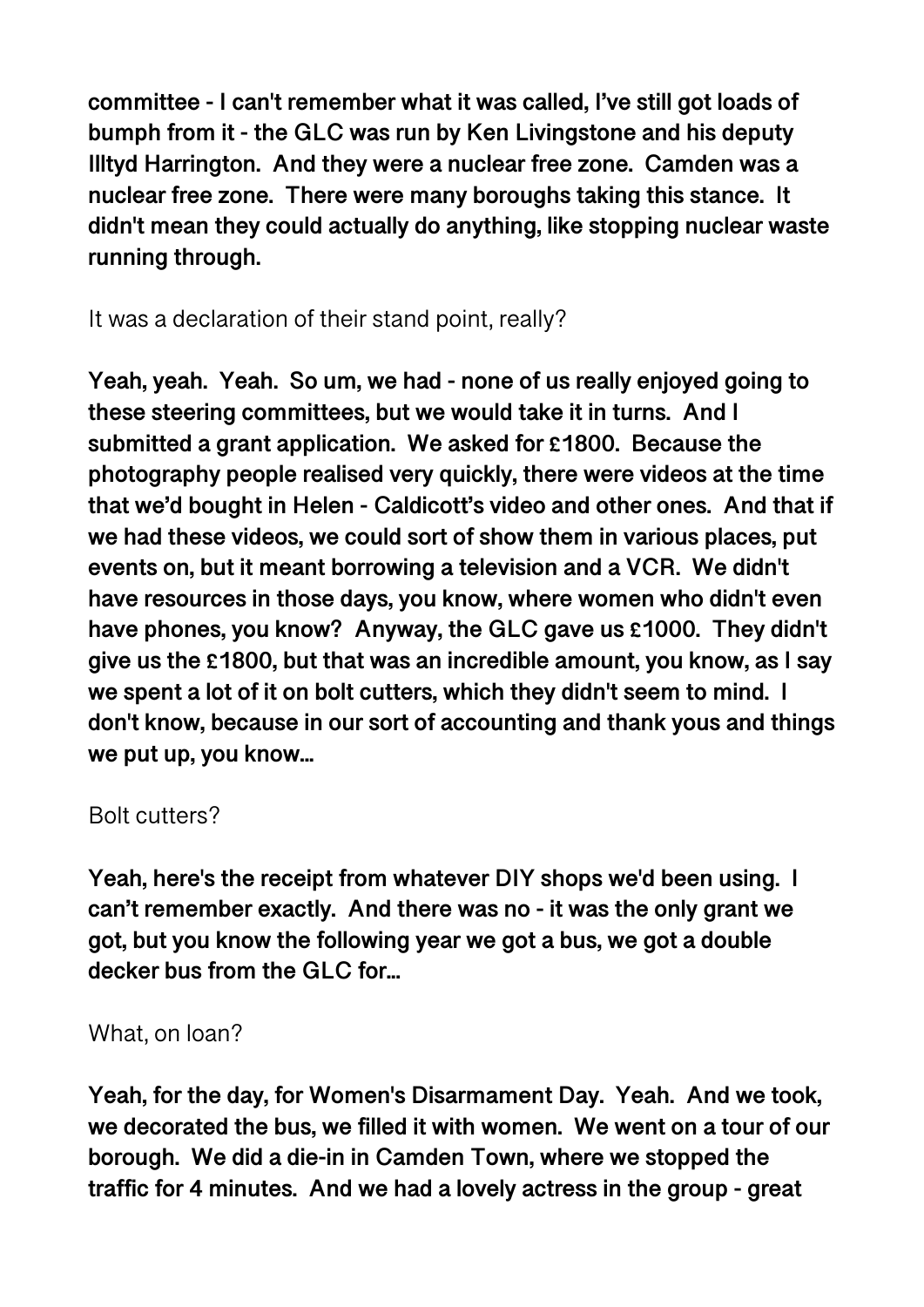**voice. She used her loud hailer. Um, to, I'd contacted TV-am, which was new at the time. It was just round the corner. So we had a lot of coverage for our die-in. We were inspired by things like the die-in at the Stock Exchange, which had already happened, you know, and I think there were coordinated die-ins all over the country. So the GLC gave us that lovely red, big double decker bus and a driver. And we went around in London all day, doing various things. Um. We used to support the women at Holloway as well. Outside, singing. All sorts of creativity came out of - I suppose meeting like minded souls, and there were so many. There was the Babies Against the Bomb campaign. The - have you heard of the ECP?** 

No.

**The English Collective of Prostitutes from Kings Cross. Whores Against Wars - they were fantastic women. Oh, they were so brave. Yeah, Whores Against Wars - they were so full on. It was like the main one there was a lady called Giselle, that was her professional name. And um, they supported everything. They would also turn up with us. And they had the best tents at Greenham, because we were not in benders, we were overnight people, but they had the best tents. We have the best fun with them. They were great, great women.** 

## Amazing.

**Yeah, terrific. We had Pensioners for Peace. We had this lady who turned up in a wheelchair. And then we had another one called Jo Page who started Pensioners for Peace. We made alliances with a lot of groups, a lot of women. We also made alliances with the um ex - what were they called now? Ex-Servicemen for Peace, there was a movement of ex servicemen. I think they might have just been called Ex-Services for Peace, or something - or for disarmament.** 

Yeah.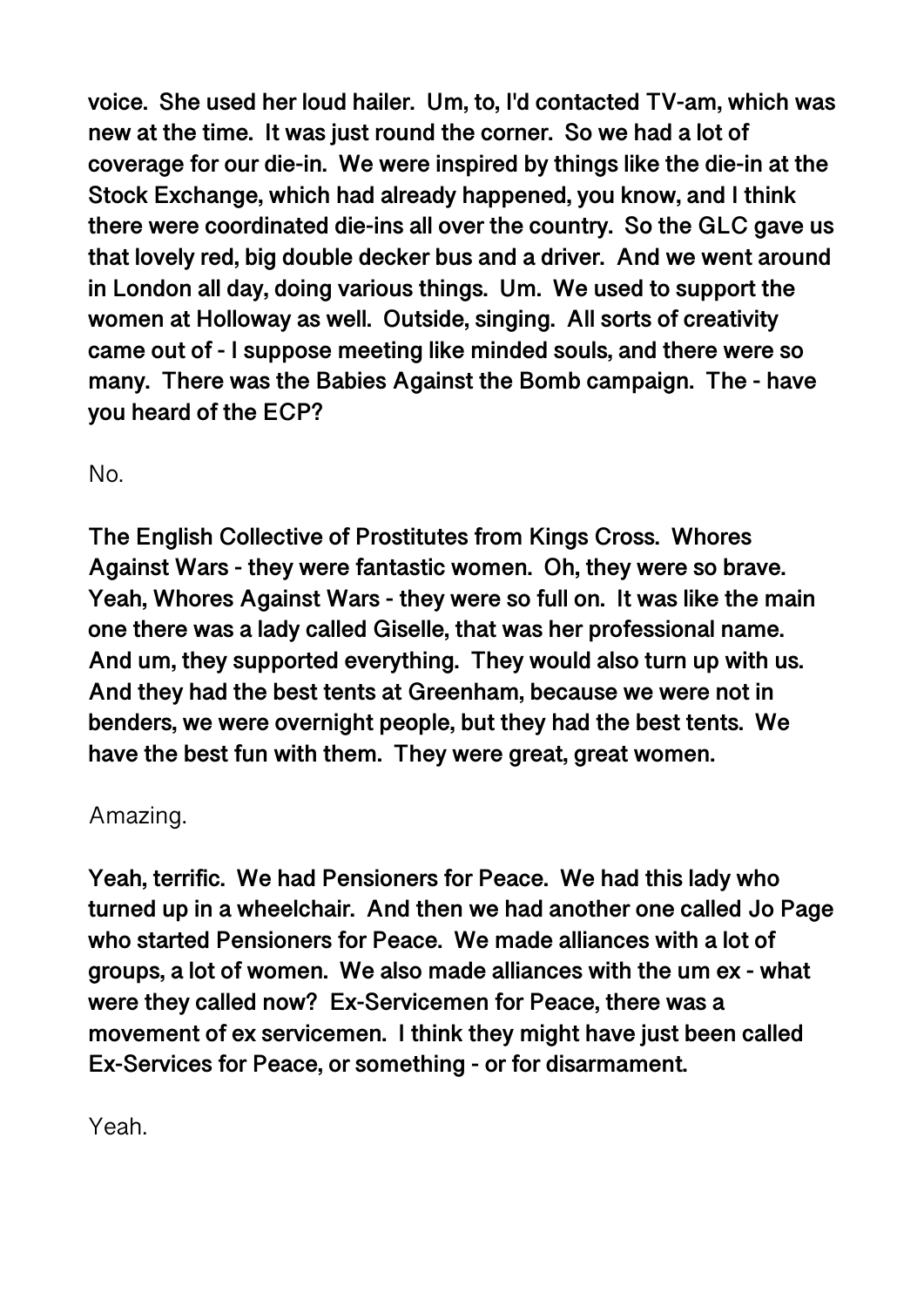**They made a donation to us. We had - one morning, we had about three coaches going to Greenham - I can't remember, I think it was children's May Day picnic that we were taking with our kids. We got very good at hiring coaches and meeting down at Euston, and gathering women from all over the borough. Anyway, this particular day, somebody came over from the church and knocked on my door early in the morning and said that they'd like us - they'd heard that we were going off to Greenham, and could we take some cakes for the women at Greenham? And I said 'Yeah, that'd be lovely.' And I'll never forget it, because she'd sort of beckoned me round, and said 'Well come round dear,' and there's this little car with tins and tins and tins of cakes. And I was thinking well, I can't get them there. I'm taking my son, I've got to get on a tube and go to Euston, and anyway, so she gave me a lift, and we loaded the cakes. That was the church. And so we then made an alliance through them to some Quaker women up at Molesworth peace camp. And then we got onto the Peace Tax campaign, where we had these um, you know, have you heard of the Peace Tax campaign?** 

#### Yes.

**So we had those chequebooks, which I've got one in the car! So when you paid your electricity, you withheld a percentage. I think it was 10%. Yeah. So I'd sent off a cheque, because it was London Electricity in those days - it hadn't all been bought by - it was the LEB, the old LEB. Sent off my cheque, with my standard covering letter - 'I'm withholding this portion because of nuclear energy.' Um. So yeah, you know, it was a time when so many things were flourishing, so many movements, so many grassroots.** 

It sounds as if there was a tremendous lack of ego with these groups they were more about connecting and becoming you know, a loosely affiliated collective, rather than maybe wanting the glory for themselves? Sounds like a very different era to now.

## **It was completely non hierarchical. You gave what you could, and it wasn't judgmental - if somebody only turned up once and then never**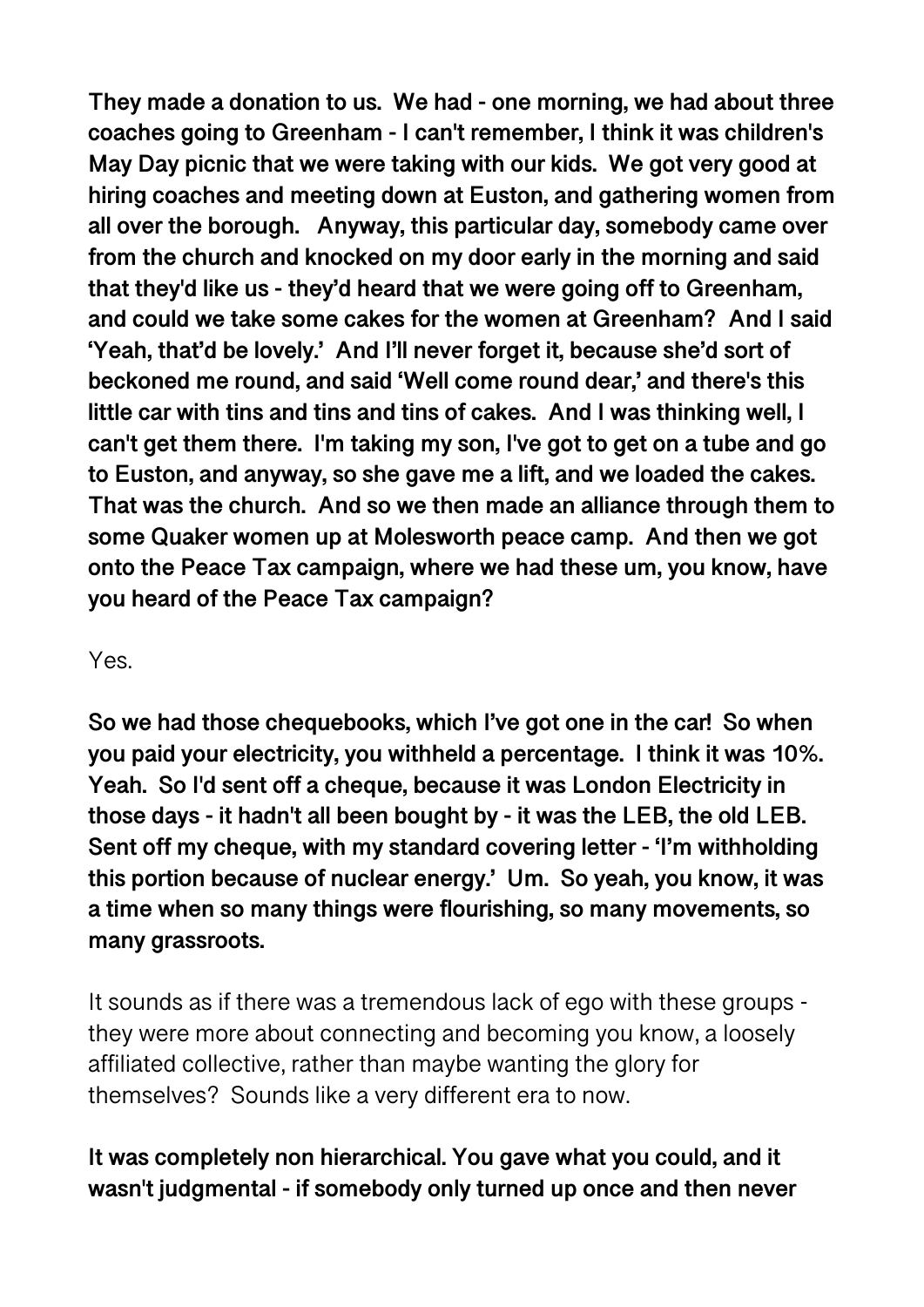**came back, it didn't matter. She was a sister. It was not important who was doing what, what was so good was that everybody could feel part of it. There was a real sense of sisterhood, and you know in the early days. I can remember one eviction, I was at Greenham for an eviction. I think my mum must have had my son, I can't remember. But anyway, I was - I'd been staying there, because I was working as well, so I could only do like long weekends and then I was working part time, but I still had to sort of juggle things. After this eviction, and they're quite traumatic because your, your bender for the women who lived there full time - that was their home, and it was literally smashed and bulldozed out of the way. So it was kind of quite well, it's expected because Newbury Council would obviously serve notices on them. So they would expect bailiffs and eviction and so, but anyway, after this eviction, and I can remember this very quiet mood where women simply kind of relocated, found another spot more in the woods, more away from the gate, and just started to rebuild their homes. And what really struck me was nobody was telling anyone what to do. Women, were just seamlessly kind of working together, and very creative - to create homes for each other before night. And I just remember this sense that I had at the time of I've never seen this before. I didn't know the world could be like this. There's no rules. But there are...** 

It's like a shared...

#### **Yeah.**

A shared unwritten rule.

**Yeah. And it, it - I just didn't know things could actually happen like that.** 

Mm hmm.

**It was tribal. It was collective. It was non-hierarchical, as you say. And I remember thinking god, if this was a gang of men, they'd be barking orders at each other or...**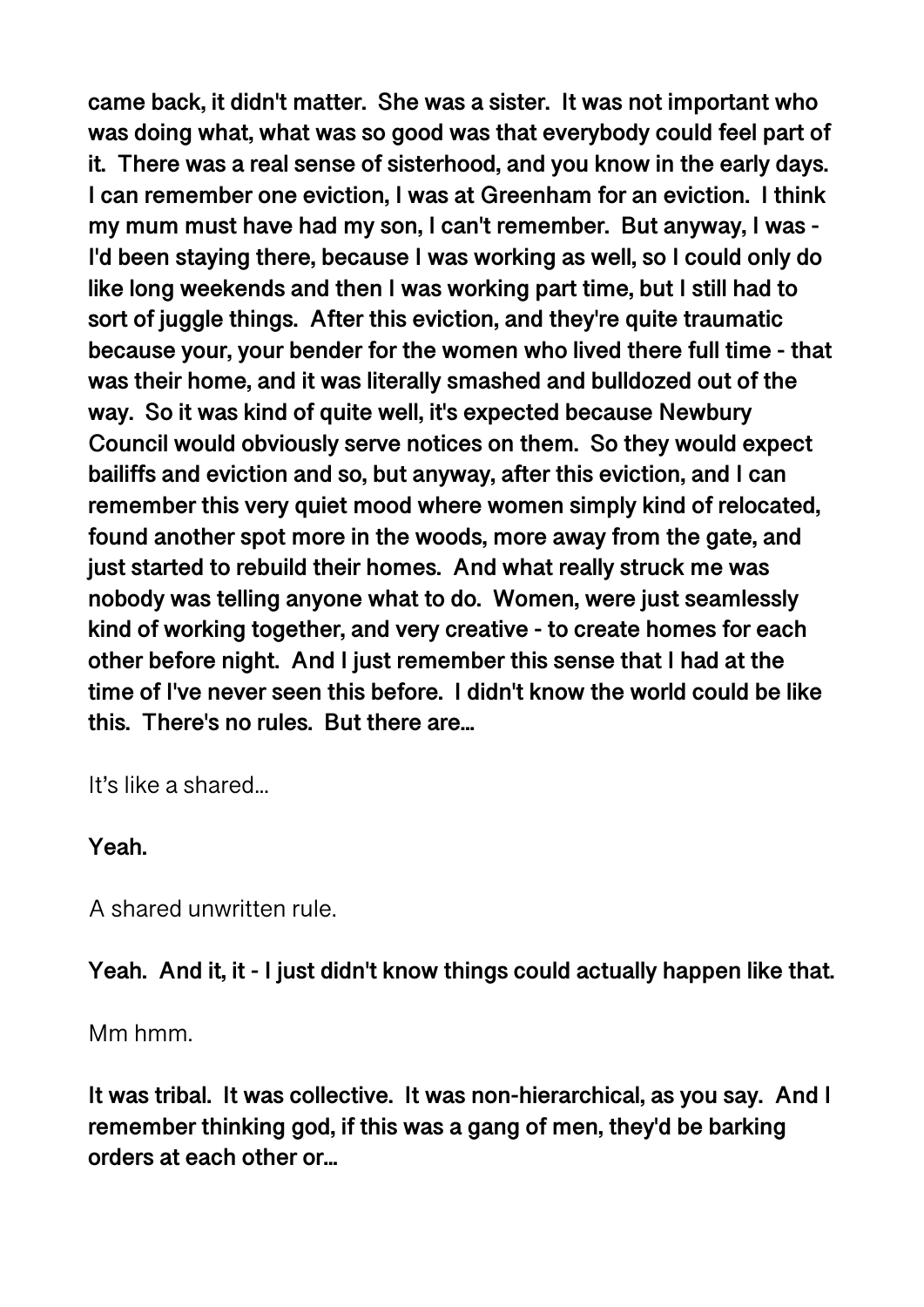It's interesting you say that, because you mentioned earlier the men that came together to run the creche, to free the women up to do their bit. So I mean, in the beginning men were involved in Greenham, and then they were pretty much banned weren't they. How did you feel about that?

**Well, that was at - the bannings came later. I mean, they were kind of, yeah, how did I feel about it? I was perplexed. Um. What I felt badly about was towards the end of the Greenham, there was a whole kind of separatist movement - well women started calling, the fringe movements came in, and women started at Greenham calling the police pigs and shouting out them, and I thought oh no, because we'd had soft power before.** 

Yes, yeah.

**You know, it was soft power. Um. I remember one blockade where they were building sewers, I think - or they were bringing in building equipment onto the base to build stuff . And I can remember these big lorries with huge pipes, which I think were - anyway, there were like, as usual masses of women lying down, hordes of women just lying down, and there were police there, and I was fairly on the edge of it. And I was lying down, and there was a copper on a bike very close to my head and he was revving it up. (Makes revving noise). And there was fumes and real noise, and the engine is banging off in your ears. And I can remember this very little thin wrist came up, this little hand came up, and the key in those days was fairly down near - it wasn't up on top of the tank as it is now on the motorbike, it was lower down, and this thin little hand came up, turned it off and flung the key in the bushes. And he's there impotent.** 

(Laughs)

**That, to me is this soft power.** 

Yes.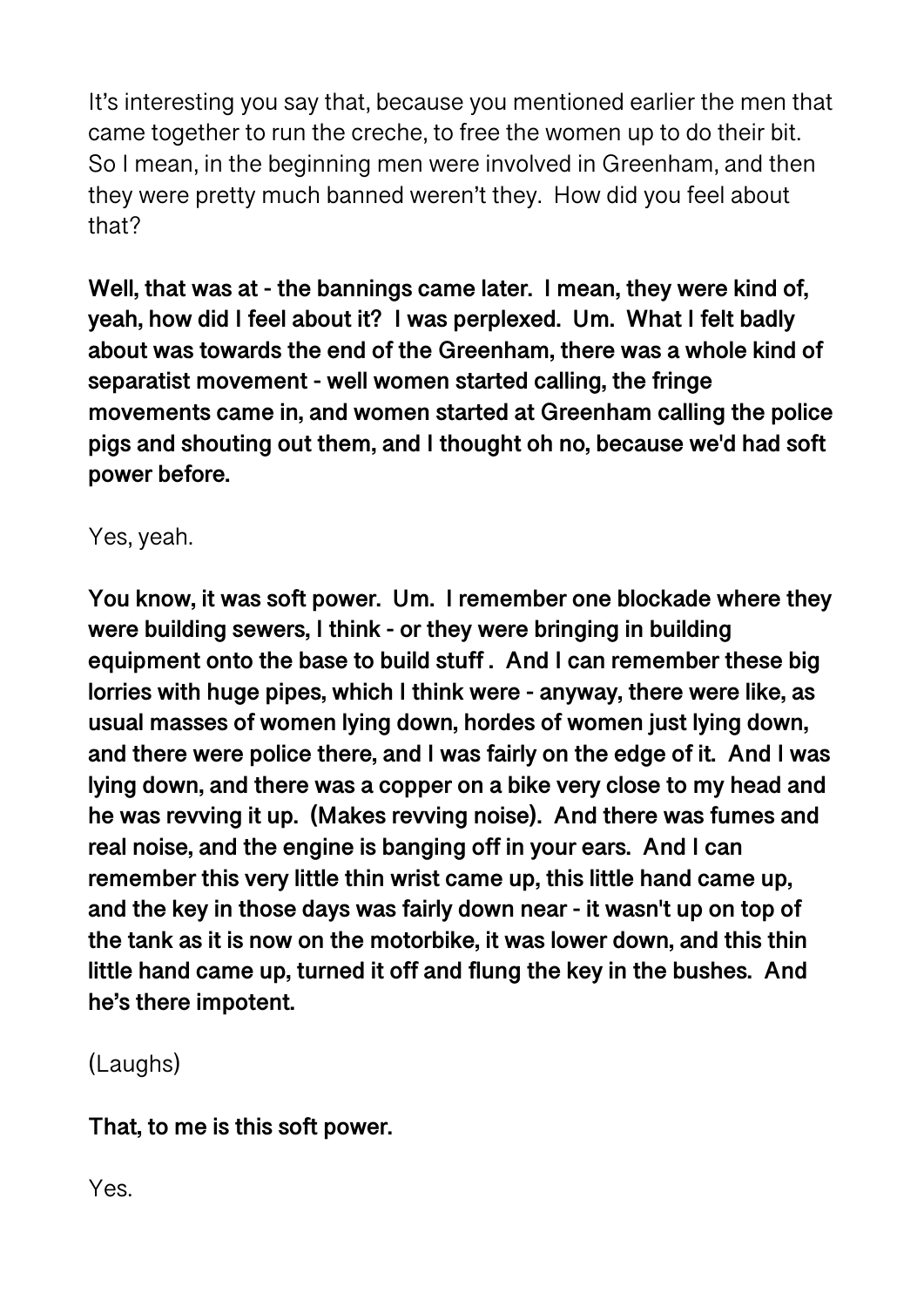**That was, you know, we were thinking outside the box now.** 

Yes, yeah.

**Yeah. And when the sort of elements came in - the lesbian separatist element, and started being disapproving of women who had penetrative sex with men, because all men were rapists, you know, I was very perplexed about that. Especially having a son. Who was toying around he was only young, 3 or 4. He was up a sapling or something in the woods and he broke it. He didn't care. And he went around sort of whipping trees and things with his branch, and the disapproval, the criticism, and I was made to feel bad for bringing a boy child to this sacred space, and I just thought okay, you've lost it, because that sisterhood of all women of all ages, all classes, the Whores Against Wars, all of that, you know, now you're behaving like the people in church, you're laying down these moral parameters - I know we want to smash the patriarchy, that is fine. But at that stage, I just thought god something's really been lost.** 

It sounds as if that with, with that movement coming in, it shifted the focus from women who were focusing on, on the cruise missiles, the men that were doing that, what was going on in the camps, to suddenly having to start questioning their own er, belief, ways of living, sexual preferences. And it sounds as it the focus shift did.

**Yeah, it did. Oh, it did. But it took a while. We you know, had a really good sort of glorious year really, I felt - before the focus went. There was a Halloween event where I felt things shifted.** 

Okay, tell me about that.

**Well, I felt it, I don't know, it was just my impression. We had this Halloween event and people were dressing up - that was fine. I loved the pagan goddess element at Greenham. Um, I'd absolutely loved that, and that women would instead of saying 'Oh my god', would say 'Oh my**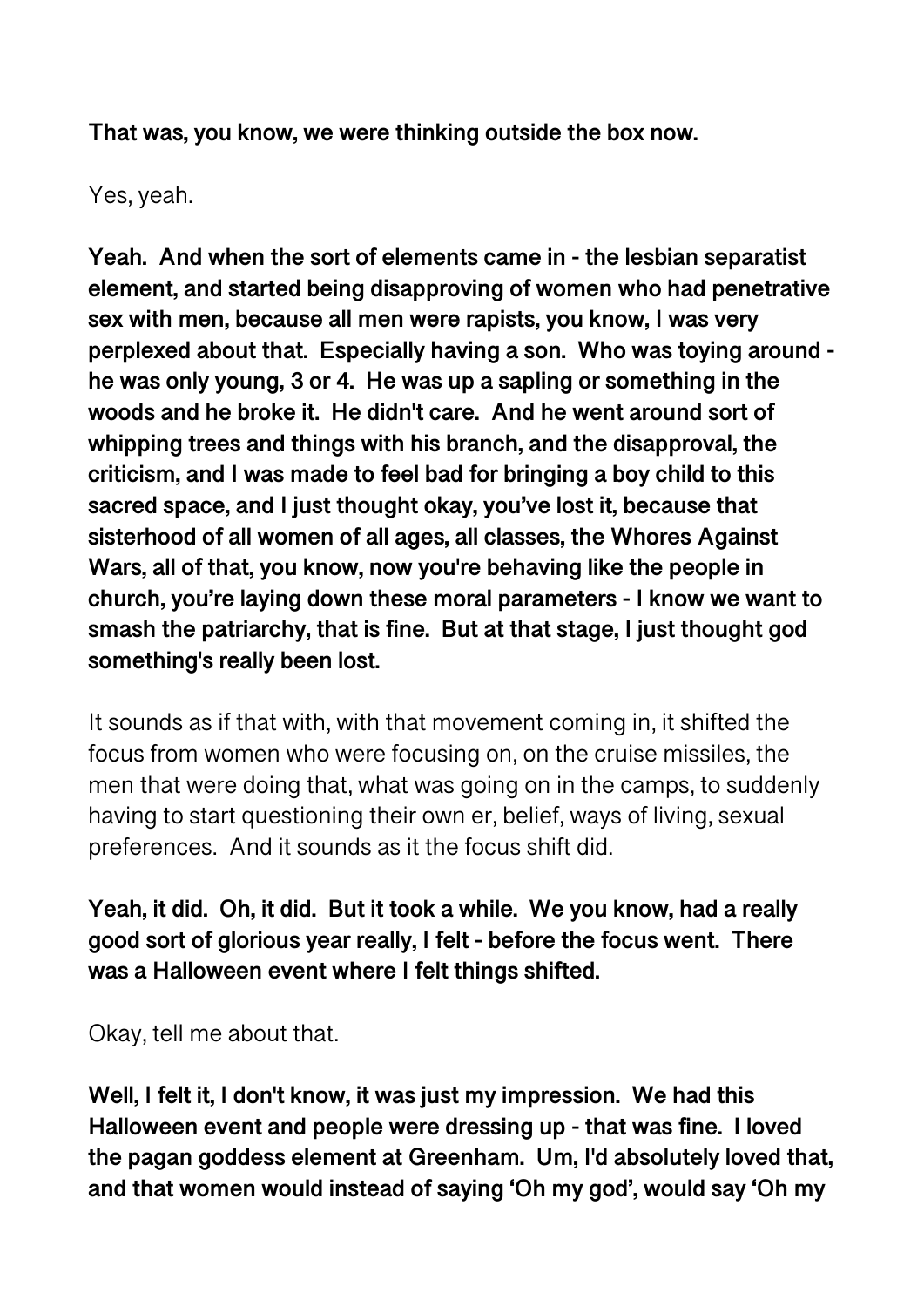**goddess.' I loved that. And I loved - because I always believed in some sort of great spirit. I wouldn't have a Christian faith or a this faith, or that faith in particular, but I'd always had this spiritual sense, although I often doubted it as a teenager. But anyway, Greenham had that lovely, we all belong to the Goddess, there are laws of nature, women keep laws of nature, there was this feeling of being in touch with those rhythms. Then the witchy element came in, like this idea that - of woman as the sorceress, the sort of Hecate, powerful dark goddess side I suppose. And this in, it got, it inflamed some women I think, who liked the idea of spell craft and hexing, and I' felt it's great to be in touch with women's mysteries. But there was a sort of point - I remember being outside Holloway prison where a woman - this is after the Halloween thing where a woman turned up with a green face and a witchy hand, she was keening outside Holloway, and I was thinking, oh god, you're gonna discredit all of us. Just fuck off. You've clearly got big issues of your own, just clear off, because this is what the media want to see.** 

#### To undermine and discredit?

**Yeah, and I felt she had this massive ego - 'Look at me I'm this witch, I'm gonna support the women in Holloway by howling', and because they did do you know keening, and making that ululating noise at Greenham. No problem with any of that, loved all that. And the songs, I liked the in touch with nature, the goddess bit - loved it, but when it, and I even could take a bit of witchcraft, you know accept a bit - if that's what women want to do. It's not for me, spells and magic have never interested me, but I don't want to be judgmental about it. But I felt that there was, for me, a bit of a turning point then. It was - became like we can curse these men. You know, we can hex Reagan in the White House. We can hex these policemen, and actually, you know, some of the men on the base, some of the GIs on the base, young, poor, black guys, from the South - future is in the army. They weren't really the enemy. They were part of the whole patriarchal system, you know, in a way. Women hadn't been abusive, and called the police pigs and things. They'd been that softer. I mean, they weren't pushovers by any means. I'm not saying that - none of the women were pushovers. But the**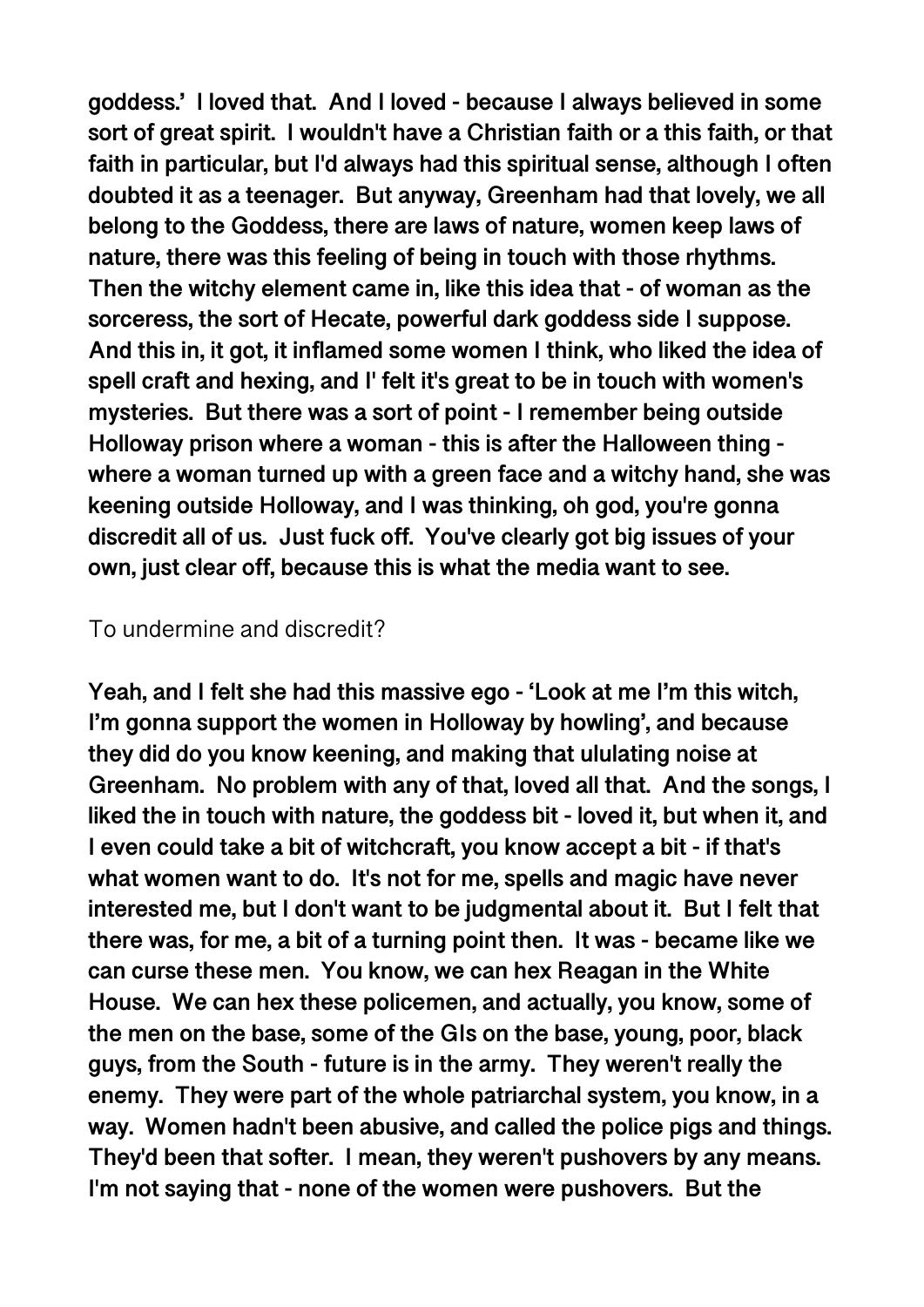**integrity I felt was going a bit - that sounds pompous. But that's how I felt. You know? Um. Anyway, I mean in Camden our group had a fantastic time - we had a great we a 1st birthday party. We hired the Drill Hall in Chenies Street. We had an amazing, we had, it was a benefit. We had this massive party. There was loads of booze. There was loads of great records. Um. We had absolutely, really red hot woman DJ - we danced, and, you know, all of that were that - you can have a great time without men. We knew that anyway. Yes, you know, it was like, my one of my neighbours who's my babysitter, this lady Eve Mills, 75 - she was there on her fourth Guinness, and it was like, we were really together.** 

Yes.

**It hadn't fragmented. But it did fragment, the focus was lost. And we eventually had a meeting about it. And we decided to call - to take away the against cruise, CWAC - Camden Women Against Cruise, and to become Camden Greenham Women. So we eventually decided to do that. And try, because it also lost focus in different ways. It wasn't just hating men. And there were men haters there. It was, um, there were a lot of other struggles going on at the time. There was starting to be much more awareness of disability, and how that impacts on people having quality of life. There was incest survivors, sexual violence against women, solidarity with the refuge movement. There was Eritrea - the war there, the hungry people of Africa. There was um, black women's rights, women of colour, which used to be the phrase. Struggles, there's Black Sisters who - and and there were many campaigns for women who were on the verge of being deported. We had a lady in our group called Malika - she and her daughter were on the verge of being deported. They'd been fighting it and fighting it. So we were being asked to support many other causes, because those, like the black women's struggles were a daily struggle for survival. And they were saying to us 'But you're just struggling against that, you've got it all made for you, you know, this is your world as women, but we're struggling for survival on a daily basis. So you should support us.'**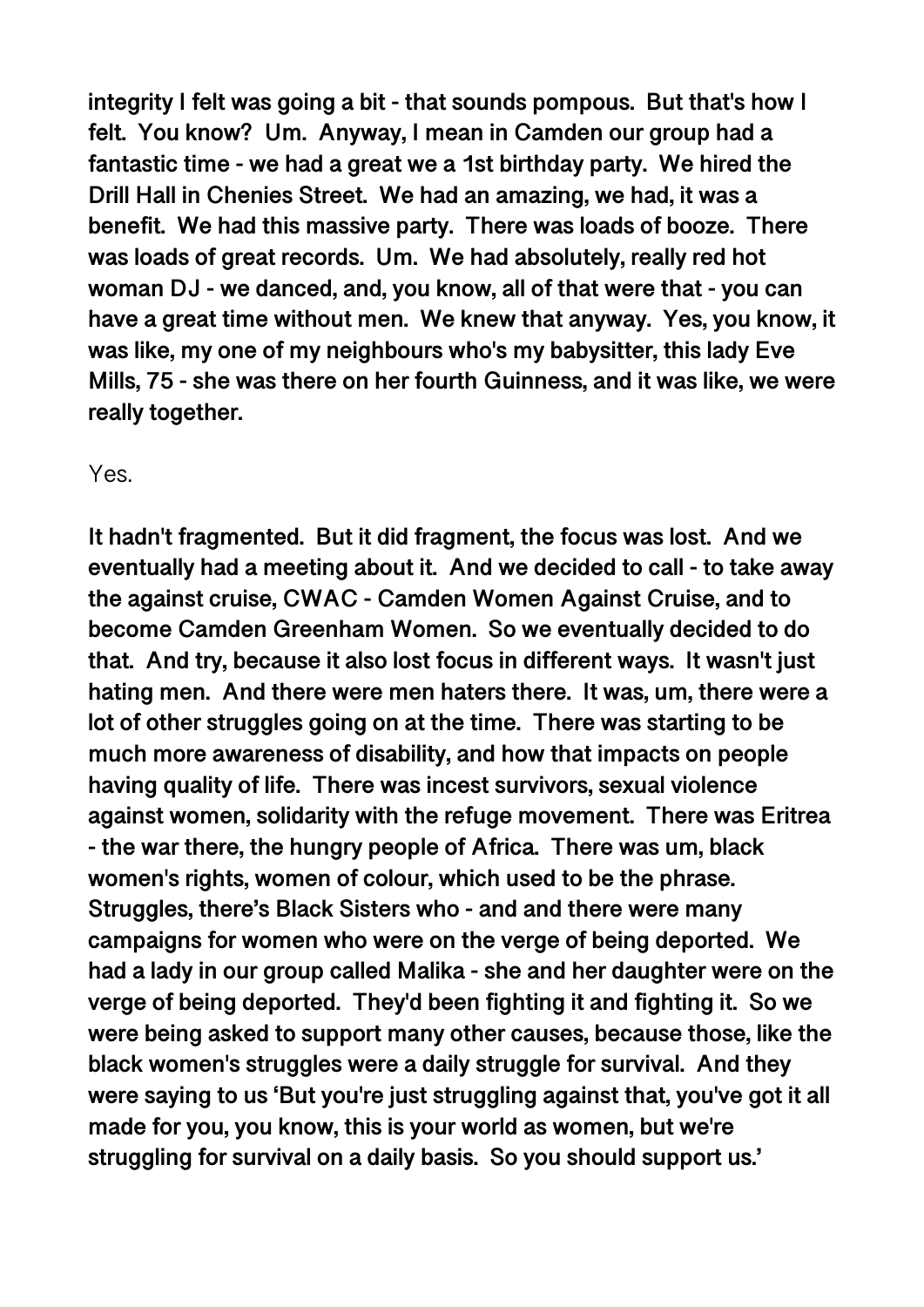So it was almost seen as a luxury to be able to go and get together?

**It was seen as like, you don't know how entitled, and how lucky you are, where we are doing what you're doing on a daily basis. And I mean, we were asked to support a lot of other things, and then that with came sort of admin, and demand to do things. And I remember - because I had a type writer, I had an electric typewriter, and I'd been doing the press releases. I said 'But do you know what, I haven't been to Greenham for about 3 months now. I've just been struggling with all this shit, all this paperwork, all these other people, and they're stealing all our energy. And it's not what it was.' And I do remember feeling that.** 

Yeah, yeah.

## **And that was a - yeah. Things dissipated.**

Yeah.

I mean it does the, the energy and the different types of energy, and where the energy came from sounds very um, key to what you're saying. And when you were talking about rebuilding the benders, the rebuilding the houses, it was almost this energy to do that was kind of was greater than each individual - it sort of um, connected and that the energies were directed in a particular - at you, at a particular focus, which was Thatcher and Reagan's pact, and focused on, on Greenham, and then other elements came in and the, and their energies were different.

## **Oh yes.**

Their energies were different - perhaps more aggressive?

## **Yeah.**

Or, or you know, slightly, almost more a cult.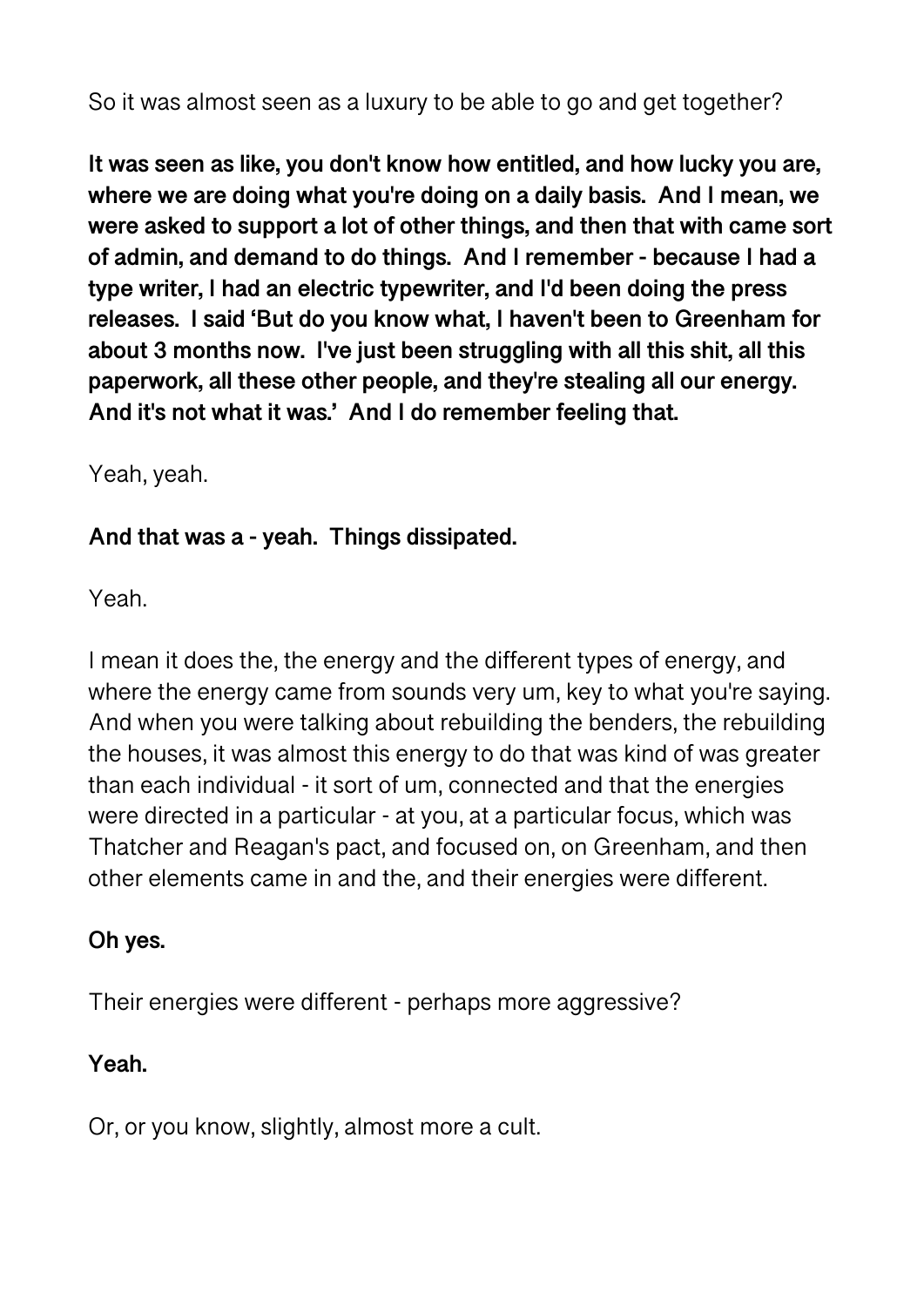**Edgy. We would do things like invade the Ministry of Defence, and um, not cause serious harm. I do you remember - I have to say I do remember throwing paint at Michael Heseltine who was the minister of defence, in a yoghurt pot. I do remember that - thinking I'm not getting my jacket wet. But we were nonviolent.** 

Mm hmm.

**It was called NVDA: non-violent direct action.** 

Yes.

## **But, I do remember that paint throwing, which I thoroughly enjoyed and then thinking, I don't really know if I should have done that, actually.**

You actually hit him with it?

## **No, no, no, just landed on - he was miles surrounded by coppers.**

But was that when the, the non-direct action, was that when they were trying to gum up the courts by...

## **Oh, yeah, yeah, yeah. Well - gum them up, how do you mean?**

By the protest so that you know, doing enough to get, to be troublesome.

**Yes. Yeah.** 

Get taken to court.

#### **Yes.**

They hadn't done anything violent, but they'd done enough to get taken to court, which meant the courts were going to put their energy into...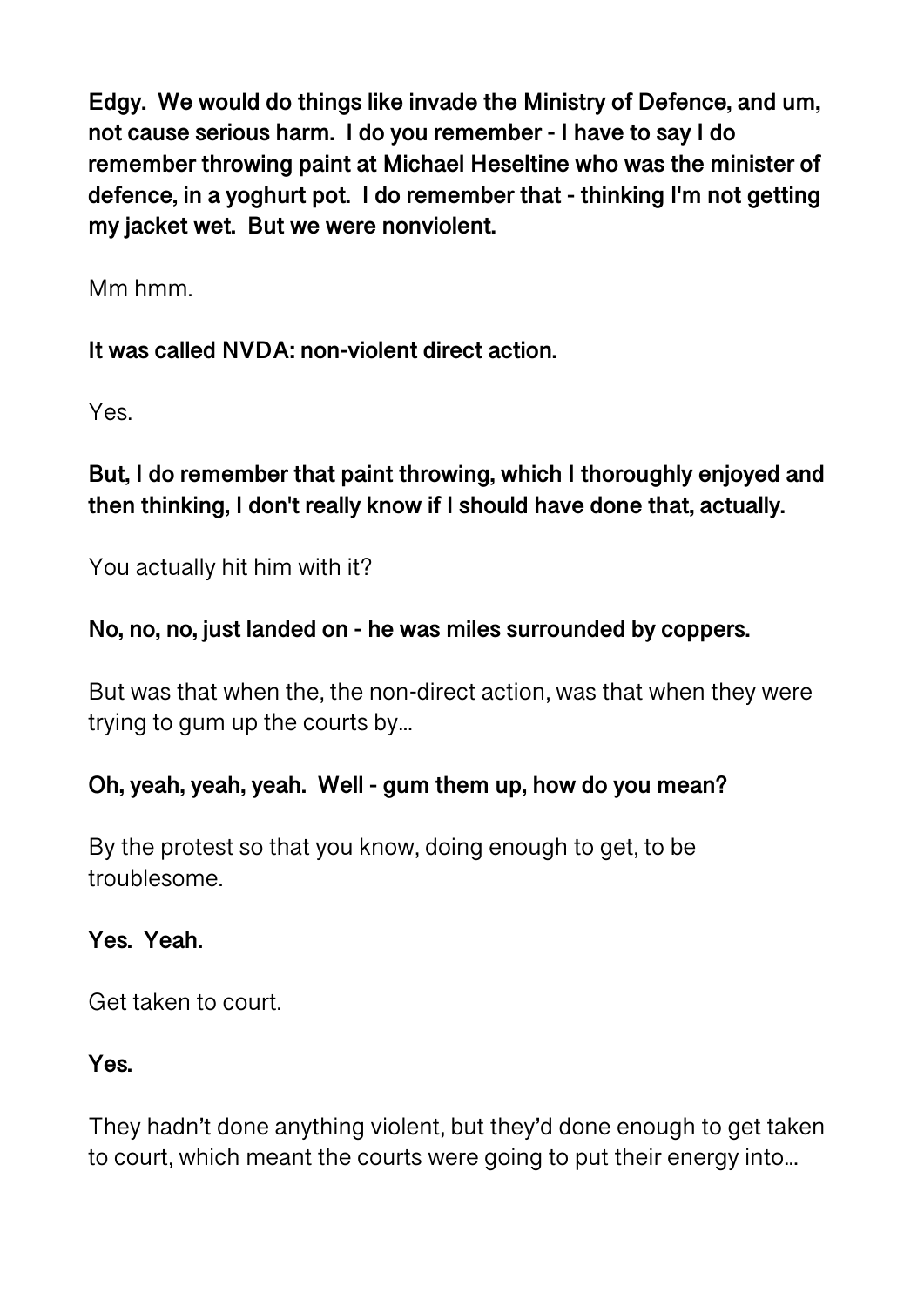**Were being arrested for breach of the peace, obstruction, criminal damage. You know, where you've done so much damage to this fence.** 

Yes.

**And there was one woman who'd spray painted - she'd seen this row of planes - I think she was called Rebecca, but I might be imagining that now. But I can see her - this blonde English rose, young woman, she'd gone down the line of planes - of aeroplanes with her spray can, and painted hearts and flowers all over this plane. And she'd caused over a million quid's worth of damage to it. She said, you know - people said 'Why did you do that one, you know? Because you'll never pay that back. You'll go down for a long time.' And she said 'Oh, I did that one because it looked expensive.' And it was the Black Bird.** 

Oh, was it?

**Spy plane, that had a skin on it that would defy radar.** 

Yeah, yeah.

**But she'd ruined the skin on it.** 

Wow!

**So, the courts were another thing all together. There was a lot of humour. Yeah, there was a wonderful woman - tall, I can see her now. Tall, very middle class, very strident, and as far as she was concerned, her name was Frida People - she'd changed it. She was always in court, you know, because she just wanted the usher to say 'Frida People, court nine, now.' There was humour. There were women who went and sang their evidence, a cappella style. Or, you know, when they were giving evidence they, they did things like singing it. We also tried to take the government to court actually, there were solicitors who gave legal advice on international law. And there was a quite a serious sort of, I can't describe what it was exactly, but of quite a serious school of**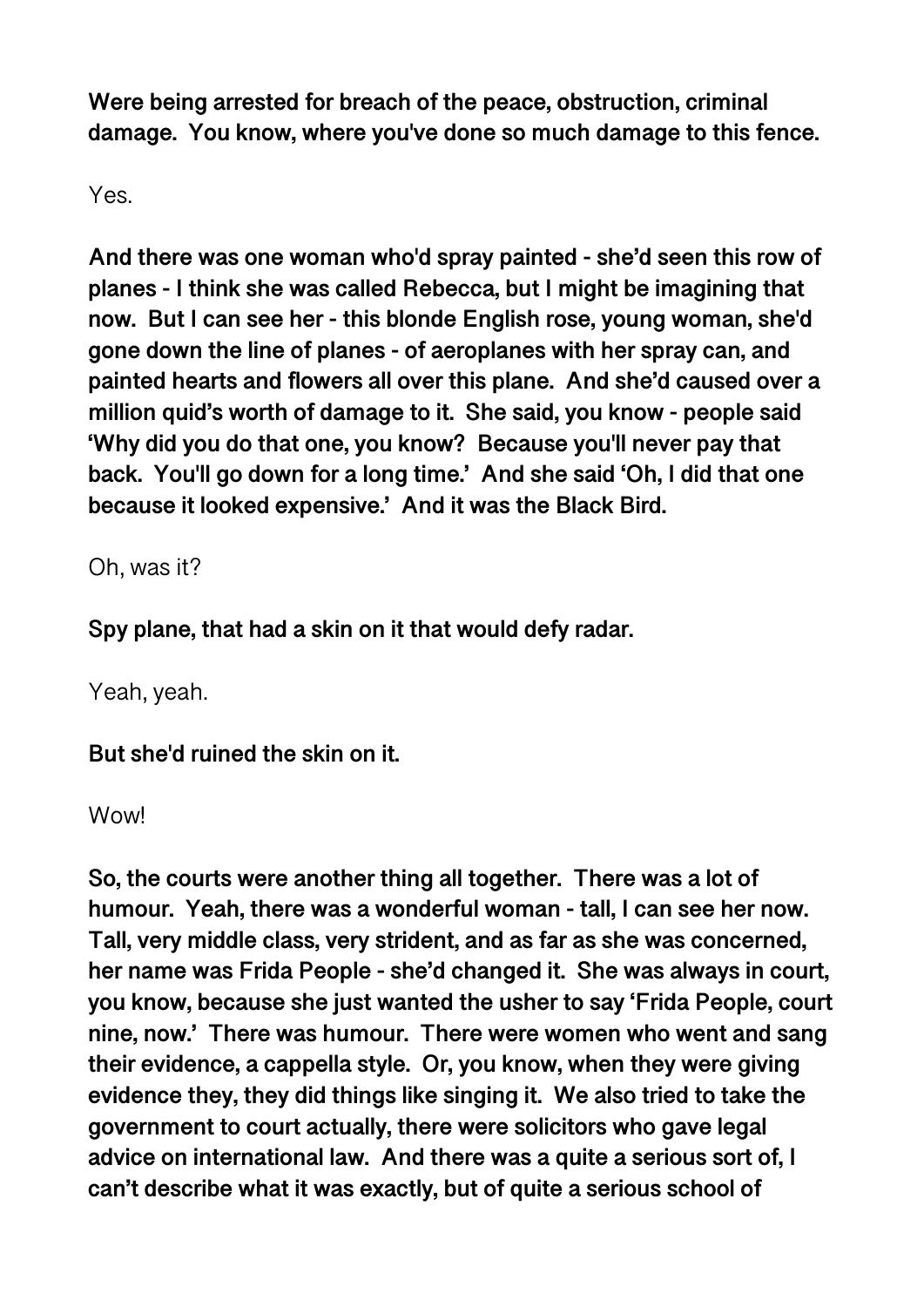**thought that what the government were doing was illegal to plan for this sort of winnable nuclear war. In terms of breaching the peace, we were keeping it - none of us was breaching it with... So there was also lots of solicitors who gave their time to help the women at Greenham. Because you could be locked up in Slough police station with only water to drink for 7 hours, before you got processed.** 

Did you ever get charged?

**Yeah.** 

What were you charged with?

## **Criminal damage to the fence, and obstruction.**

Yeah. And what was the outcome of?

**Well, bizarre - there was so much, both charges went nowhere. I got as far as the magistrates court. The obstruction charge - I never heard anything about it again. I got - I remember being let out in the middle of the night, which was mean. But there was a supporter waiting for me. The thing about, you know, this woman called Anya was waiting. There was criminal damage got dropped. And so I didn't even get a criminal record. But I would have been more than - I wasn't - I got arrested twice, the first time I was frightened. The second time I was fine with it. But nothing, I didn't have any penalties. And I was quite surprised because I thought the obstruction one - I thought I'd accepted a caution. In fact, I don't know if I did or not. But I later trained to be a social worker, and I've had numerous police checks, and nothing's shown up. But I thought I'd had a caution for that. But I can't honestly say whether I had or not.** 

I guess then in those days they.... (inaudible) record system as well, so...

**Well, I don't know but the criminal damage one never went further, because there was a lot of chaos in the courts. And there were mass**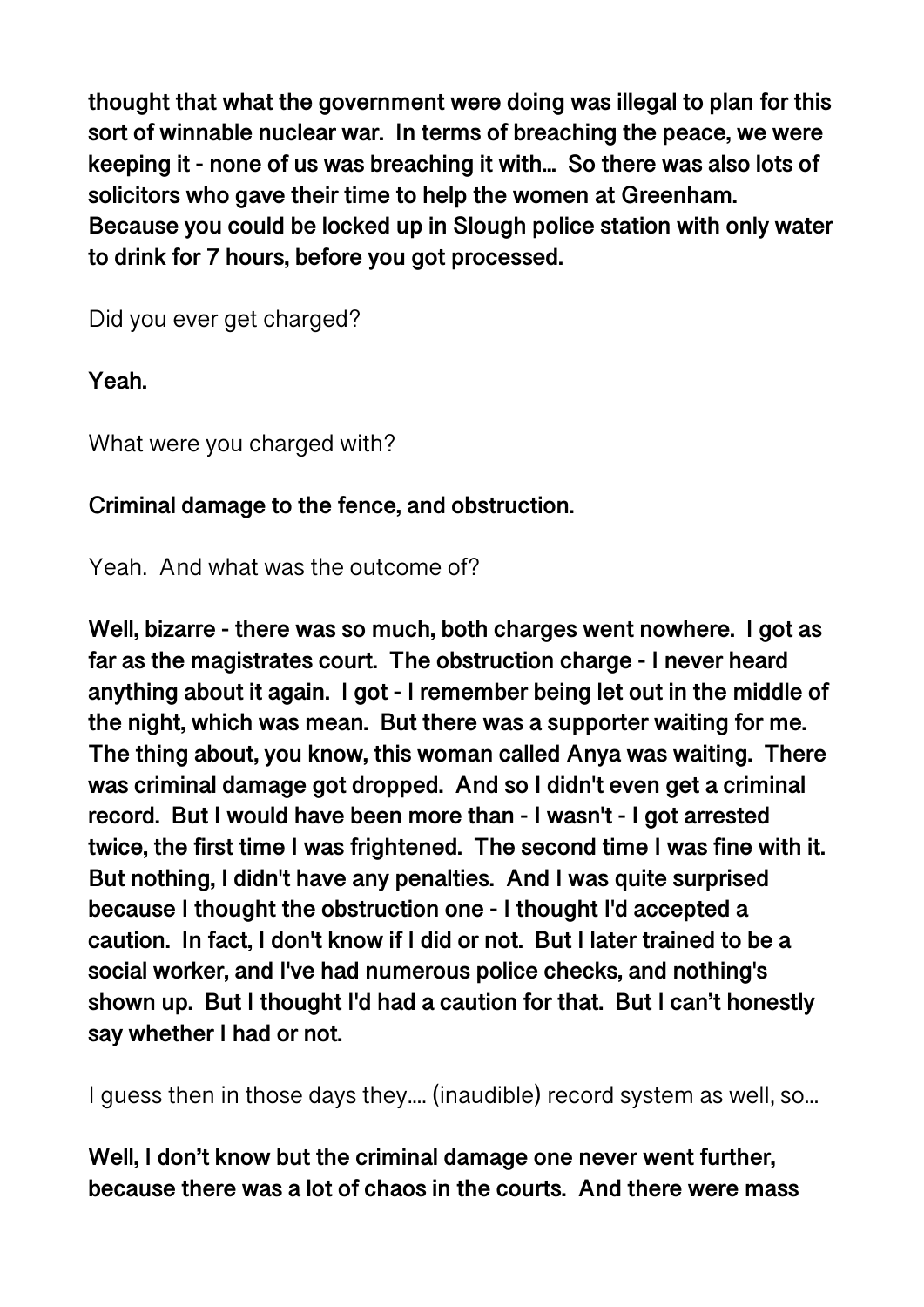**arrests. You know, they were doing one hundred and eighty women at a time. And one action that we went up to from Camden was taking the fence down, we had five coach loads of women, there were a lot of us. We were a strong group. We went up from Euston. And it was jolly, it felt pretty good day out! (Laughs). It was exciting. And defying the patriarchy, and it was jolly - if that makes sense.** 

You had a purpose - a jolly purpose?

**Oh, yeah, yeah.** 

Yeah.

**And it did change women. A lot of women - I mean I certainly grew from it. A lot of women grew enormously. And did things - you know when it was all over, and it did fragment and it dissipated away. I've kept in touch with a lot of people. I'm still in touch with Pam the woman that - my sort of co-founder of council Women Against Cruise, she's in Ramsgate now. Cam.. well, Pam put on exhibitions all over Camden in community centres. She got boards and things, with some of the money that we didn't spend on bolt cutters. Um (laughs), so she was really organised and artistic, and she staged exhibitions. Her collection of Greenham memorabilia went to the Women's Library in the East End, and I think they then lodged it at the British Library but I'm not entirely sure. Um, Pam, well other people you know they left their marriages, they moved on, or they did the work that they really wanted to do. It was very liberating, intensely liberating for women in many, many ways. Partaking in that and experiencing that wonderful collective - such a funny energy to describe, it's so peaceful. And so energising as well, you know.** 

Yes, yeah.

**That you could do things that you might not have done - like gone and laying down in the middle of the road.**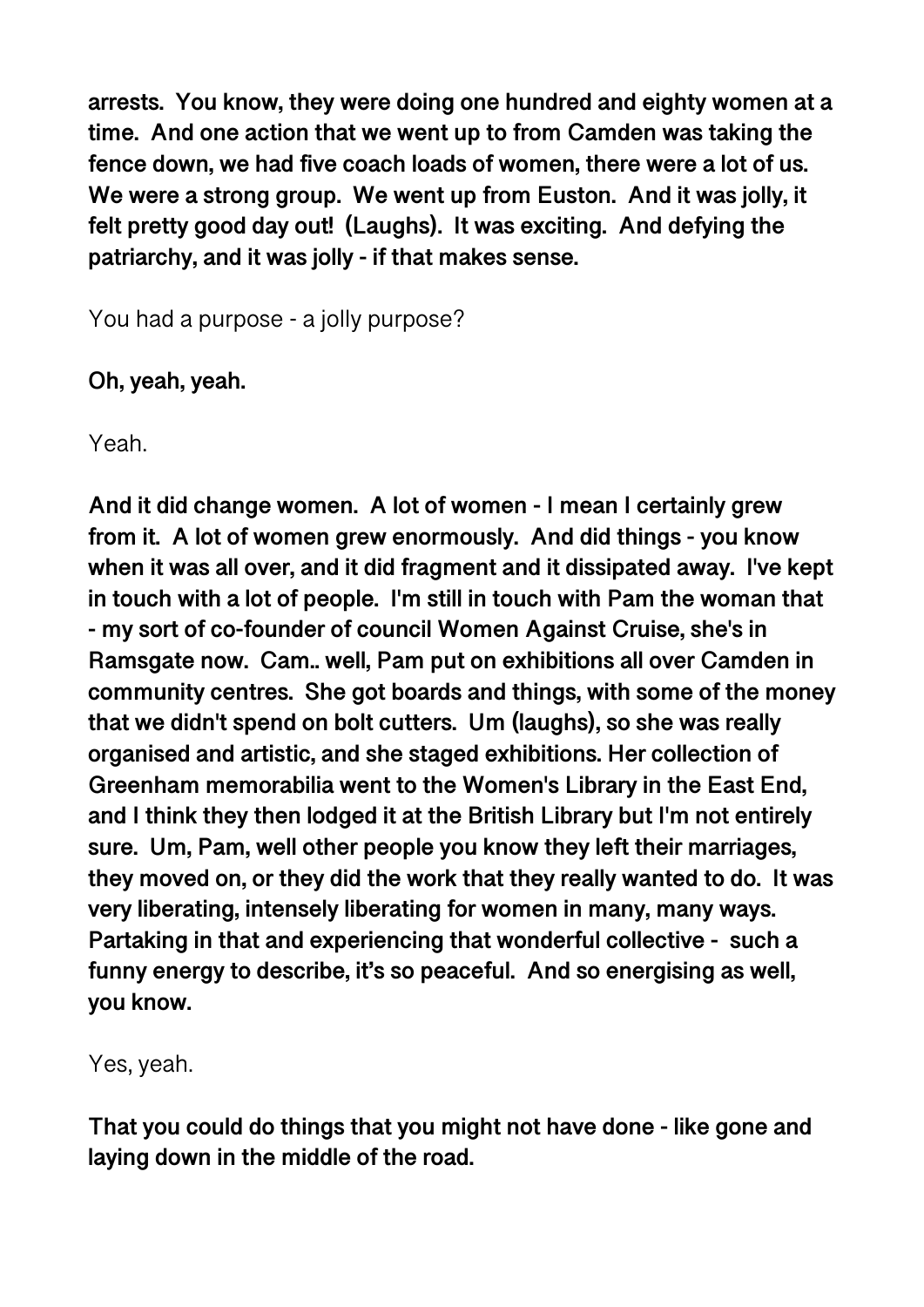It almost sounds as if it felt safe to do something that might be seen as unsafe?

## **Yeah, I think it did. It was encouraging - the original Greenham women were such phenomenal role models. Impressive women, powerful women. And that was contagious, I think.**

Sounds like it was a very positive energy. To - I mean, the, as you said the change where you had the really anti-men, women coming in, I mean, do you think that overall helped with the energy or, or not?

## **Oh, no, it didn't help with the energy.**

No. Right.

**Because it took away the focus.** 

Yes.

**It took away, and it was divisive. You know, no more nice Earth Mums. No more nice Whores Against Wars. These were bad women who'd liaised with the enemy sort of thing.** 

Right.

**You know, it got really silly at that stage. Not silly - that's not the word to describe it, but it alienated ordinary women. It alienated younger women as well, who were interested in men, or wanted children. I mean, it's a fine - it was a tipping point, I think, wasn't it, realising how damaging patriarchal values were to women, to becoming so alienated from them, that the bitterness and the hatred would then extend to other women. That's when things go extreme, and they lose the heart and soul. They might have the ideology, but it's taken, it sort of cuts through the heart like a like a knife - it damaged the - it certainly made me question a lot. It wasn't all bad being challenged like that, you know, I'm not saying that was all bad but, and I met some very interesting**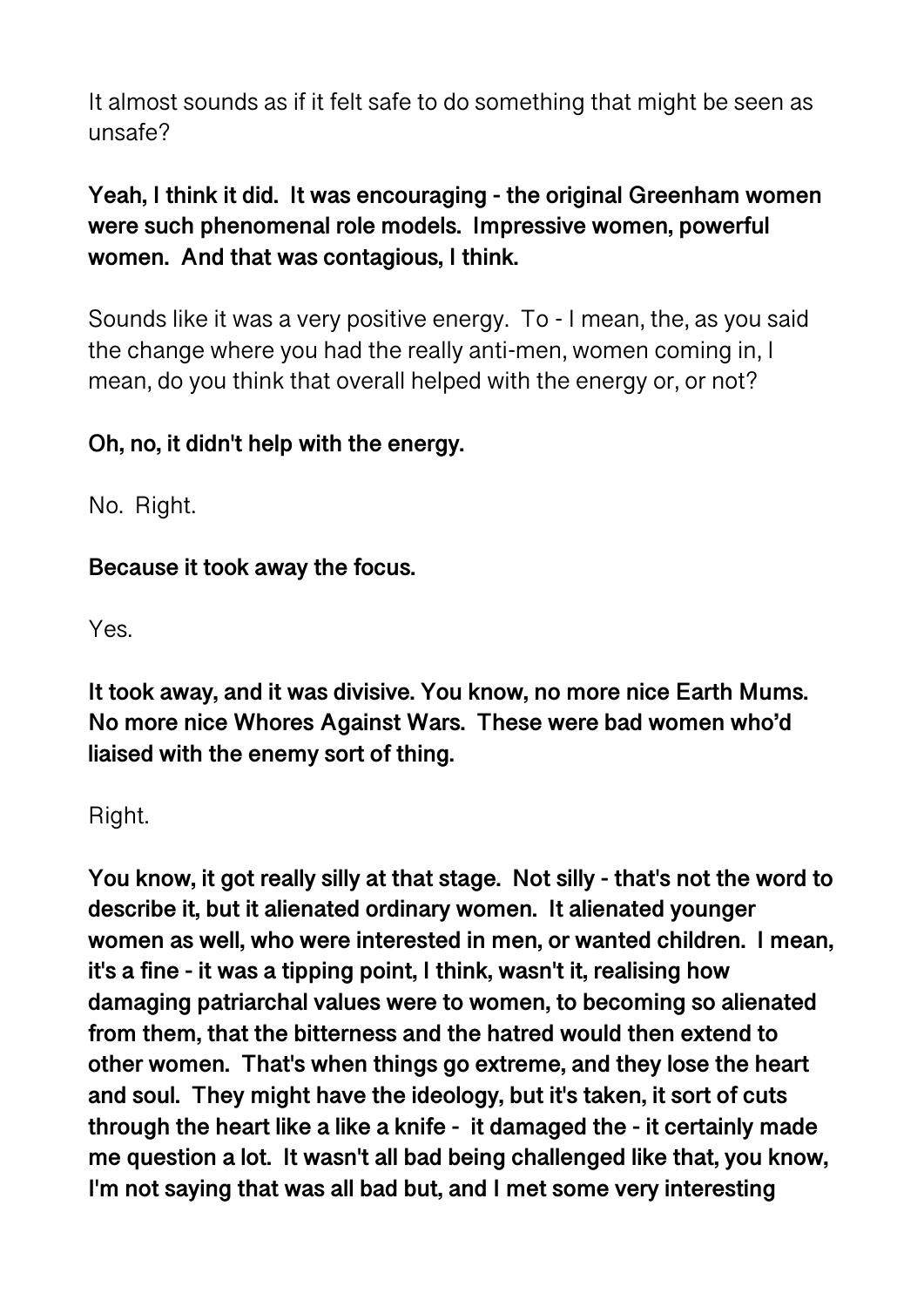**women. I met some very nice gay women who were not extremists, who were basically just very pro-women, and a bit anti-men. But the extremist lot seemed to be women that we didn't really have in the Camden Women Against Cruise. It was more when we went up to Greenham and encountered attitudes.** 

So you encountered those at the camp.

**That's kind of my memory, actually. Occasionally in London, but my - at the Drill Hall in Chenies Street, which was a big hangout for left wing sort of women who wanted - but yeah, that's sort of my memory.** 

Yes, yeah.

**But you know, it was no bad thing that - I mean, certainly really questioned an awful lot about how the world worked. I then went to LSE and studied social policy as a result of Greenham, because I thought this is all just so interesting how our economy is based on arms. Well, I didn't know that. This hidden economy, this hidden manufacturing. So when I buy a packet of biscuits, I'm still supporting the arms trade. Everything is so intertwined. I didn't know things like that. You know, it's, so I thought I'm gonna have to do something (laughs). So I went and studied social policy for a year at LSE, and then I left London and I trained to be a social worker in Coventry. I lived at Warwick University, and I went straight into child protection, because that's where I saw the violence and the abuse to women. I was aware of the refuges, so I supported the local refuge, and that's where it took me in that direction. And the basic misogyny of our society, sort of really became writ large to me. And then I could actually see it in the child protection system. How, anti-mother it was, and how mother blaming it was very often. And the whole thing was, I wrote a dissertation about it. So that's where I took my energy, and I'm not sure if we hadn't had such challenging women whether I'd have got there or not, I don't know.** 

So they had an important role to play but it did cut - as you said, it almost shifted the focus from the original.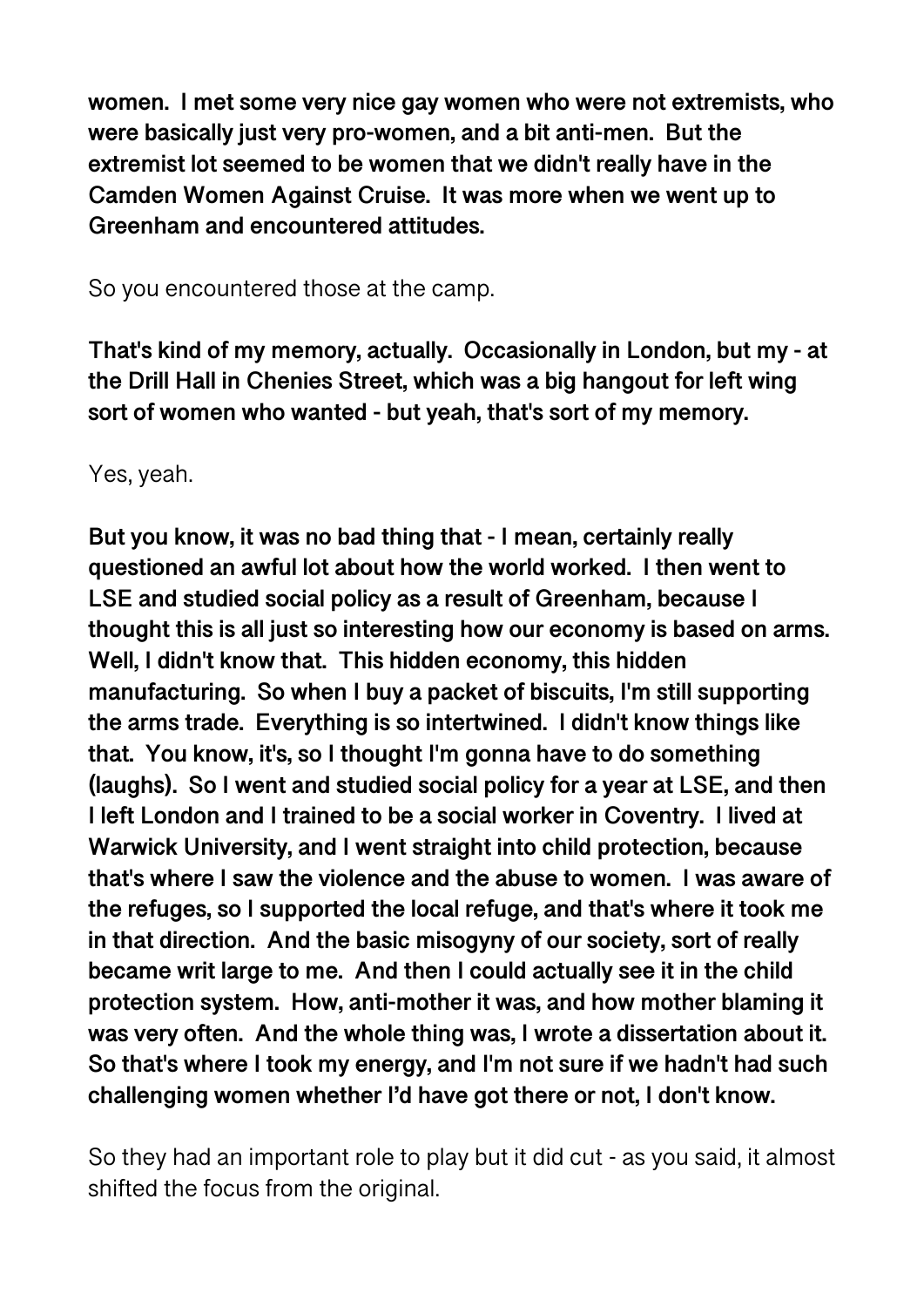**Yes, it subtly did shift the focus, and then blatantly - at first it was subtle, but then it was blatant you know, and then I mean all good things come to an end.** 

Yes. Yes.

## **But I think they had a role and without them I don't know if I'd have seen as much as I did.**

They gave - and once you've see it, you can't un-see it?

#### **Exactly.**

It opens your eyes forever, really. I think that consciousness raising and, and that against the backdrop of Thatcherism - which was our first female prime minister, ironically. So, right...

**But also been we had an eye opener (laughs), in our group, you know, we had this lovely trust and our home was in the Kentish Town Women's Centre - it was all, it was fabulous. And one time we were planning an action. It was the time when they used the mirrors to reflect the base.** 

#### Um hum.

**I think we were planning that action. I can't remember, but we'd advertise this planning. We, you know, we had these telephone trees, these ways of communicating with people as well. Anyway we're having a big, a bigger meeting - we usually had 25 to 50 women at our meetings, they were well attended, but this time, we had a 26' long room in this place - it was rammed. And this woman came in very well dressed, very beautiful woman. She looked um, wealthy. And lovely blonde hair. I remember her leather jacket and she asked if she could join, and we welcomed her warmly. Well she was a journalist, we didn't know that - she was from the Daily Express. And she wrote the most**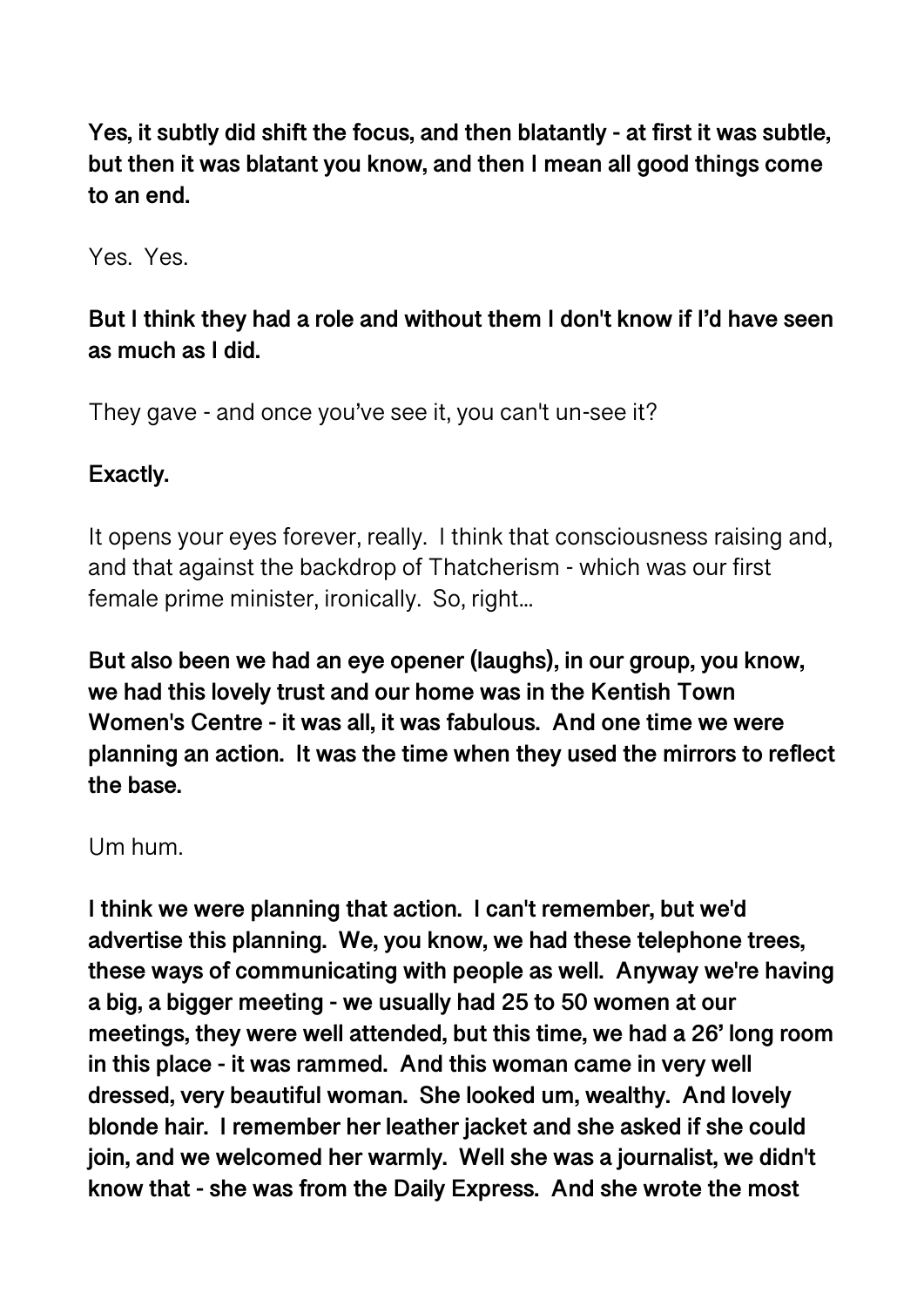**revolting article, and there was a big cartoon as well about this burly lesbian boiler suited women. But she distorted everything. The article was full of lies and blatant distortions. So I wrote back to the Express and 'Bet you don't publish this.'** 

Your reply?

**Yeah, yeah. Well, you know, the small cold room.** 

Yes.

**With the fourteen burly lesbians. It's a very large room, well lit, well, heated, and one poor man came through to the creche - well, Declan and his mates were already in the creche. You know, and there was a large comer, but you know, but it was the distortions and the lies. But the editor was called Larry Lamb, and I wanted him to see that this woman had been welcomed, and had then trivialised something that was almost sacred. Because none of them were doing anything to raise consciousness about this. So she'd mocked something that was kind of pure.** 

Yes.

# **And what does a hard bitten journalists get out of doing that?**

The byline - her name in print.

**Yeah, yeah. So anyway, I enjoyed that, you know.** 

Did they publish your...

# **No, but they wrote back. They wrote back a creepy crawly letter.**

But I guess they'd already published the story and, yeah.

## **And the cartoon, but that was a bit of an eye opener that women could**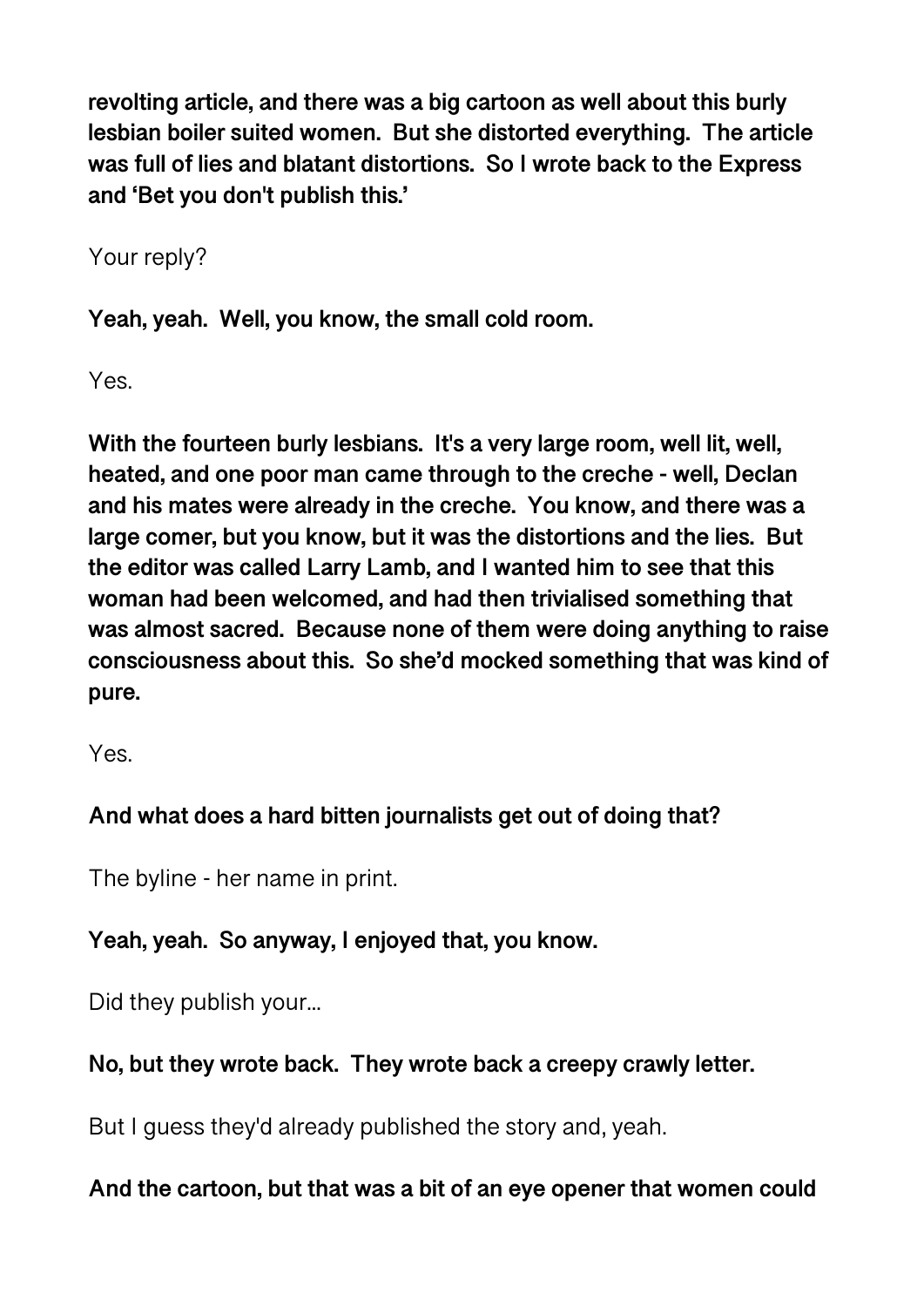**betray. It felt like a betrayal, because if you wanted to mock, the material was all there. Yes, we were earnest. Yeah, we were woolly hatted - it's cold at Greenham. This wooly-minded thing. Oh there were no woolly hats, you know? Yeah, we have boots - it's muddy. And you know if you're going to cut the fence, you know, the wires are up here, they're not down here. So you have to stand on the back of another woman. How we did it was a woman would get down like that, and you would climb up on her back. I was small and light. And then you had to snip 1,2,3,4 wires quickly. And then unravel it. That's how we cut it, it wasn't down here.** 

Yeah, they were high up. So you, so you literally were standing on another woman's...

#### **On her back.**

Whereas the journalist was just treading on you for their own game.

#### **To get a laugh.**

Yeah.

**And they apologised for the lampoon in the crawly letter back, but you know. But the thing was that I was, I mean, that was just a small thing really. But you know, was very aware of how the media saw the Greenham women. So when there was the green faced witch outside Holloway, just thought that was (makes snoring sound).** 

That was exactly what they wanted. Yeah.

## **And so on.**

So they found it very much a threat?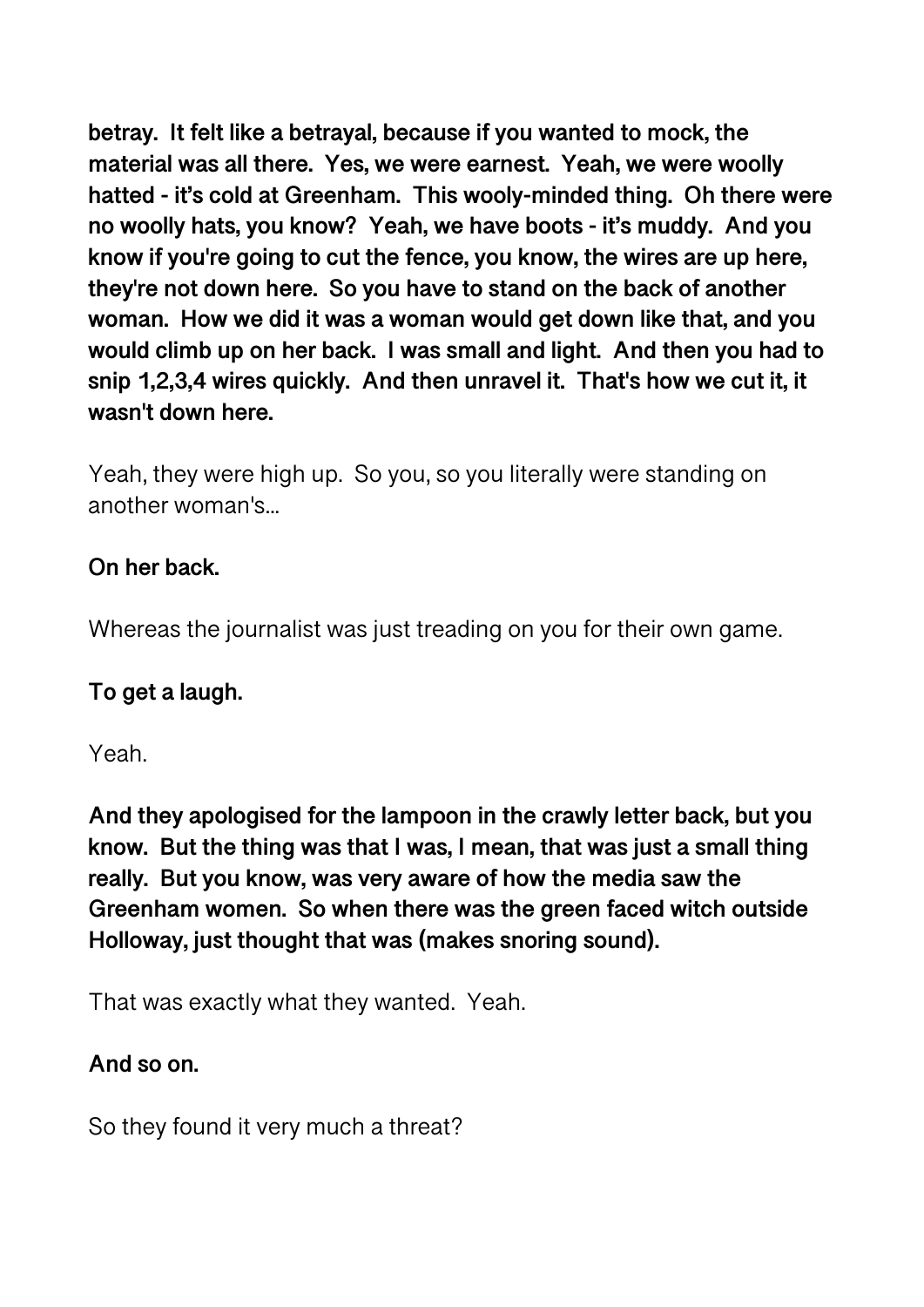**I think it was a threat because women were leaving home to go and do this, women, you know, like me, had stopped doing their ironing and was writing to the White House, and saying 'If you're...', because we got the you know, in London there was in a bunker, a nuclear bunker down near Regent's Park. Hampstead Heath was set aside as a burial ground. You know, there were plans...** 

For the eventuality of a nuclear war?

**Yes, yes. There were plans, you know, laid out at the time. The survivable nuclear war that Reagan and his libido, and Thatcher, this madness, you know. So I suppose, people standing up and exposing it, and doing things that were a little bit anarchic, like halting the traffic that possibly was a threat. And women didn't - weren't really supposed to behave like that. If you're a feminist, you're meant (adopts posh voice), to write and produce great intellectual works. So, you know like Simone de Beauvoir - meant to be cultivated, not go and camp at Greenham. And I've got to say the organisation that went behind Greenham was phenomenal. The place was hygienic. You know, they knew what they were doing.** 

Yeah.

**To just set up in our climate with sticks, plastic sheeting, bits of cloth, you know, proper latrines were dug - they called them the shit pits. And as they filled up, they when it got to the surface with earth - a great source of methane, build a bonfire, yeah, sterile. They knew what they were doing. But it was organised in a way without being a hierarchy, as you were saying.** 

Yeah. Yeah.

**And the organisation between groups like ours, and the communication - given we didn't have internet and instant stuff.** 

That's right.